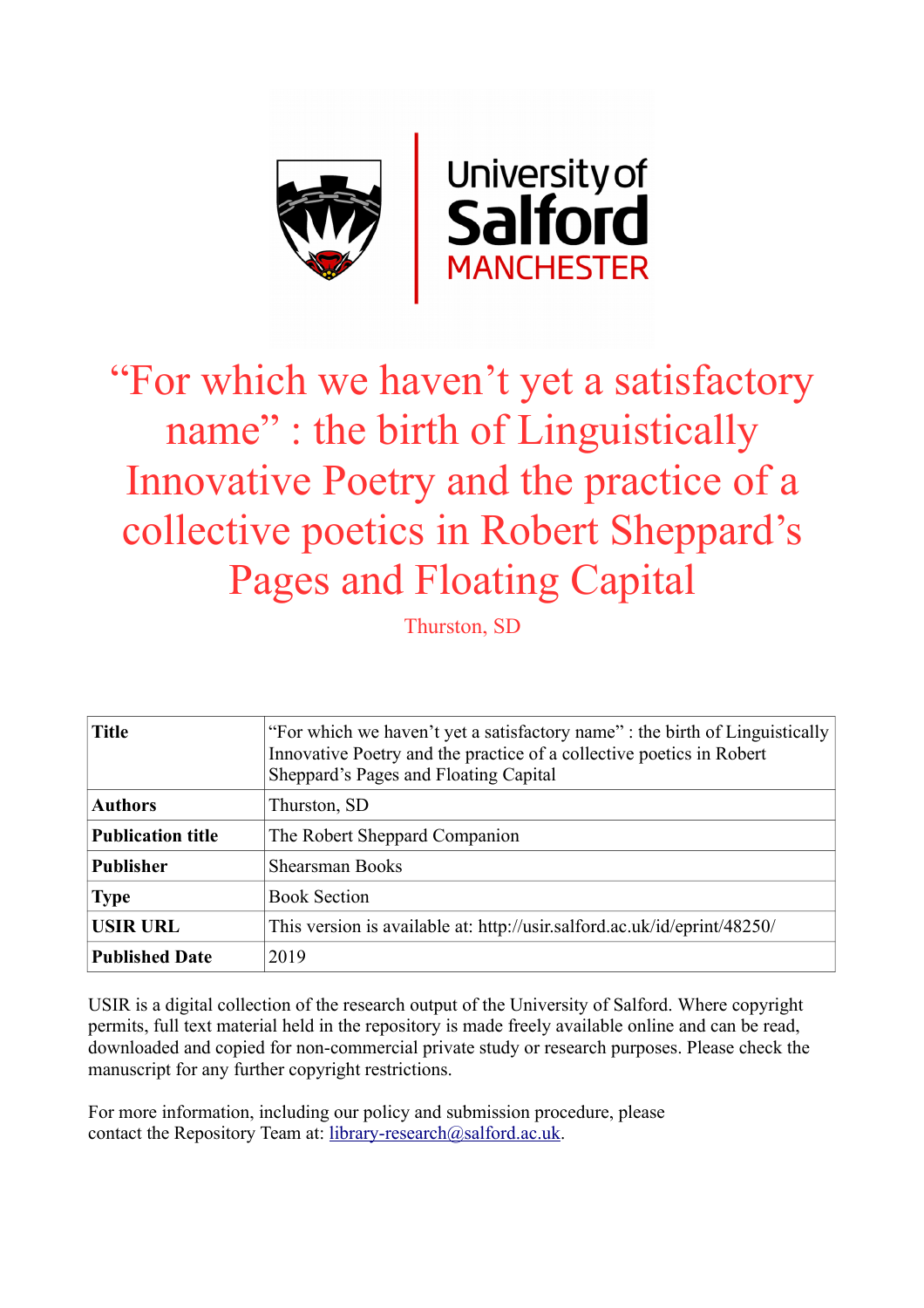"For which we haven't yet a satisfactory name": The Birth of Linguistically Innovative Poetry and the Practice of a Collective Poetics in Robert Sheppard's *Pages* and *Floating Capital.*

In July 1987 Robert Sheppard published the first issue of a little magazine called *Pages*. The magazine was a humble affair, comprised of four folded A4 sheets to give eight printed pages per issue. Typescript material was pasted into camera ready copy format and photocopied. <sup>1</sup> The editorial opens:

Anybody concerned for a viable poetry in Britain must be depressed by the persistence of the Movement Orthodoxy from the 1950s into the late 80s; by its consolidation of power for a bleak future; by its neutralising assimilation of the surfaces of modernism; by its annexation of the increasingly fashionable term postmodernism; and by its ignorance – real or affected – of much of the work of the British Poetry Revival.<sup>2</sup>

This is very much a downbeat tone on which to begin a new enterprise. The editorial goes on to reflect on the loss of a 'power base' at the Poetry Society ten years earlier, the contribution of universities to this problem, and the relative merits of post-modernism as a viable term for the new work beginning to emerge. Sheppard permits some hopes for the yet unpublished *The New British Poetry* (1988), asking whether the reviewers of Orthodoxy will 'oppose, assimilate, annex or ignore these important publications'<sup>3</sup> . The editorial concludes:

It is not the spirit of optimism that fuels this project, but a knowledge that the one necessary thing to do is to keep working, to set up processes that may have unforeseeable results. *Pages* is probably not going to affect this situation greatly.<sup>4</sup>

The use of the word 'necessary' here alludes to Allen Fisher's conception of poetry as 'necessary business' (mentioned elsewhere in the editorial) and, if not overtly optimistic, Sheppard concedes that each issue of his new magazine might be 'potentially exciting' and that 'my own depression is assuaged by my enthusiasm at receiving the first few manuscripts through the post'.<sup>5</sup> Sheppard is hoping for 'active engagement' that will lead to 'cumulative understanding' – and it is important to note just how much cumulative understanding of innovative poetry and poetics has followed from this modest starting point, leading to his sustained theoretical, critical and creative work during the subsequent thirty years.

In January 1988, Sheppard published an editorial in the seventh issue of *Pages* which establishes a number of key themes that not only constitute the first clear theorisation of what later became known as Linguistically Innovative Poetry, but also the distinctive attitude of Sheppard towards the role of community in driving aesthetic development, hinted at in the earlier editorial. Under

<sup>&</sup>lt;sup>1</sup> This mode of production is visible in digital scans from the original copy that Joseph Frances (a PhD candidate researching innovative poetry and poetics at the University of Salford since 2017) has digitised for publication on the *Jacket2* website: [https://jacket2.org/reissues/pages.](https://jacket2.org/reissues/pages) Frances' interview with Sheppard about *Pages* is also on the site: https://jacket2.org/commentary/pages.

<sup>2</sup> Robert Sheppard, 'Prescript', *Pages*, 1-8 (July 1987), 1-2 (p. 1).

<sup>3</sup> Ibid., p. 2.

<sup>4</sup> Ibid., p. 2.

<sup>5</sup> Ibid., p. 2.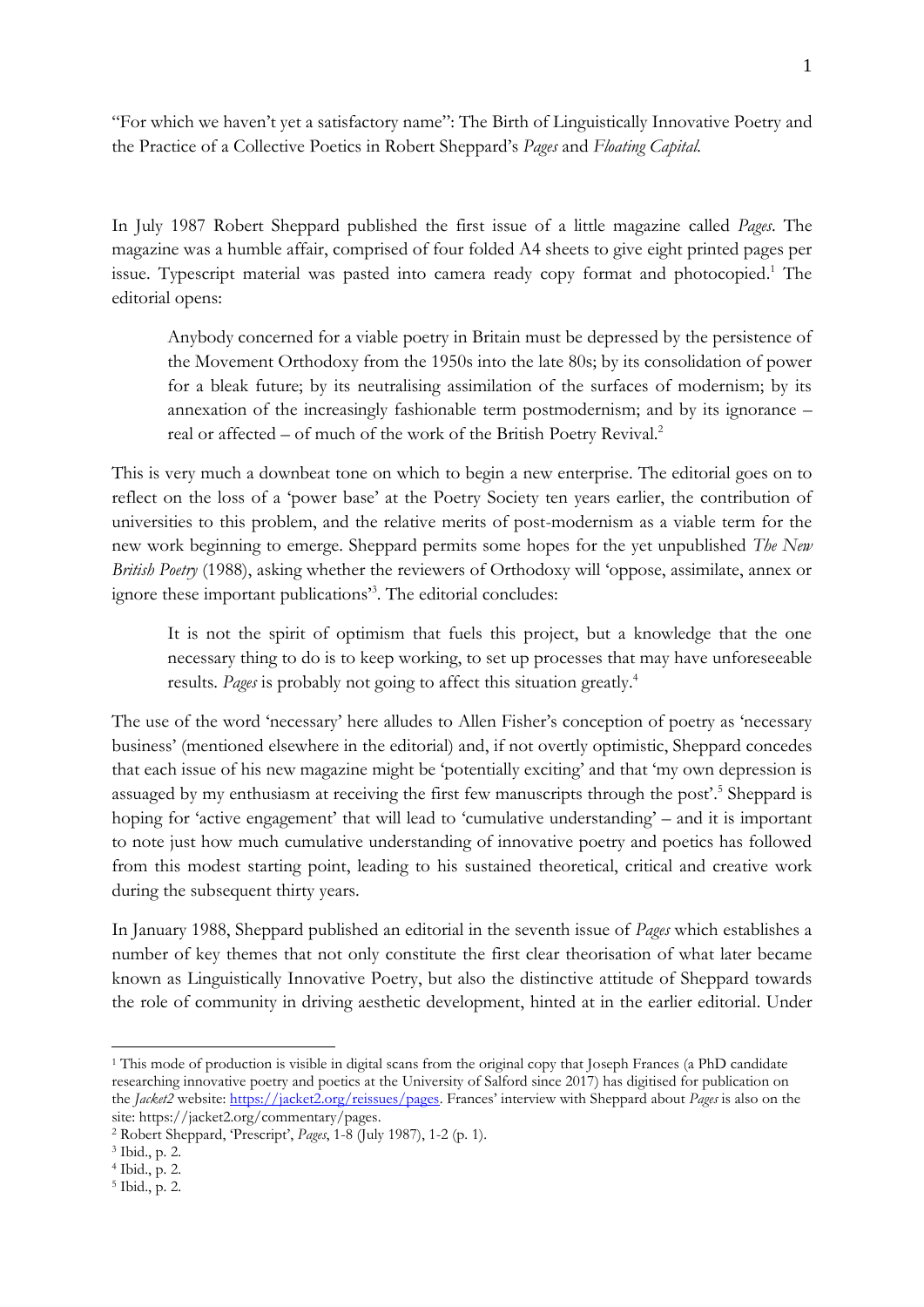the pointedly punning title of 'Beyond Revival', Sheppard reflects on Blake Morrison's article 'Young Poets in the 1970s'<sup>6</sup> noting Morrison's grudging acknowledgement and dismissal of two important strands of the British Poetry Revival. 7 Sheppard alludes to his previous reflections that the latter group's withdrawal from the activities of the *Poetry Society* in a mass walkout in 1977 had led to the 'loss of an effective power-base'.<sup>8</sup> For Sheppard, this marked-off the poets who emerged under Mottram's influence (he names Allen Fisher, Ken Edwards and Bill Griffiths) from those that followed who 'had to operate in fragmentation and incoherence'. 9 Sheppard reflects: 'I have sensed the difference myself, since as a publisher, I've experienced both periods; as a poet, only the latter', <sup>10</sup> thus establishing the context for his own intervention with *Pages* (alongside other enterprises such as Ken Edwards' *Reality Studios* magazine and Gilbert Adair's Subvoicive poetry reading series) and the recognition of a new poetry emerging under these more difficult conditions.<sup>11</sup> Sheppard articulates the shared 'operational axioms' of this group of writers as follows:

that poetry must extend the inherited paradigms of 'poetry'; that this can be accomplished by delaying a reader's process of naturalisation; by using new forms of poetic artifice and formalist techniques to defamiliarise the dominant reality principle, in order to operate a critique of it; and that it must use indeterminacy and discontinuity as major devices of this politics of form. The reader thus becomes an active co-producer of these writers' texts, and subjectivity becomes a question of linguistic position, not of self-expression.<sup>12 13</sup>

This is a crucial statement which reappeared in the jointly written 'Afterword' of *Floating Capital:*  new poets from London,<sup>14</sup> the anthology that Sheppard edited with poet Adrian Clarke in 1991, and which constitutes the first comprehensive public articulation of the poetics of Linguistically Innovative Poetry. In the *Pages* editorial, Sheppard acknowledges Allen Fisher as an important mentor figure for this younger generation of writers and describes how he deliberately launched

<sup>6</sup> In Peter Jones and Michael Schmidt, eds. *British Poetry since 1970: a critical survey* (Manchester: Carcanet, 1980).

<sup>7</sup> Eric Mottram coined the term British Poetry Revival for the period 1960-1975: the two strands referred to by Morrison were the group of poets associated with J.H. Prynne at the University of Cambridge and those associated with Eric Mottram at the University of London. See Mottram, 'The British Poetry Revival, 1960-75' in *New British Poetries: The Scope of the Possible*, ed. by Robert Hampson and Peter Barry (Manchester and New York: Manchester University Press, 1993), pp. 15-50.

<sup>8</sup> Robert Sheppard, 'Beyond Revival', *Pages*, 49-56 (January 1988), 49-51, (p. 49).

<sup>9</sup> Ibid., p. 49.

<sup>10</sup> Ibid., p. 49.

<sup>11</sup> Later in the editorial Sheppard draws on the list of poets published or forthcoming in *Pages* as a way of delineating this group operating in 'fragmentation and incoherence': 'Gilbert Adair, Adrian Clarke, Virginia Firnberg (the youngest, featured in this issue), Harry Gilonis, Peter Middleton, Maggie O'Sullivan, Valerie Panucci and Hazel Smith. Outside London, associated *Pages* contributors include Kelvin Corcoran, Alan Halsey and Andrew Lawson. This list is, of course, not exhaustive, and is – I emphasize – drawn from the contents list of this publishing project.' *Pages 49-56,* p. 50.

 $12$  Ibid., p.  $50$ .

<sup>&</sup>lt;sup>13</sup> In his later work *The Poetry of Saying: British Poetry and its Discontents 1950-2000* (Liverpool: Liverpool University Press, 2005), Sheppard usefully glosses poet and critic Veronica Forrest-Thomson's concept of delayed/suspended naturalisation (from her important work *Poetic Artifice* (Manchester: Manchester University press, 1978. A new edition, edited by Gareth Farmer was published by Shearsman Books in 2017) as follows: 'her theory elevates artifice over poetry's referential function but offers a model of reading that presents naturalisation – the reading of the text as a statement about the external world – as a process that is best suspended to encourage concentration upon the poem's artifice', (p. 67).

<sup>14</sup> Adrian Clarke and Robert Sheppard, 'Afterword', in *Floating Capital: New Poets from London*, ed. by Adrian Clarke and Robert Sheppard (Elmwood Connecticut: Potes and Poets Press Inc, 1991), pp. 121-125.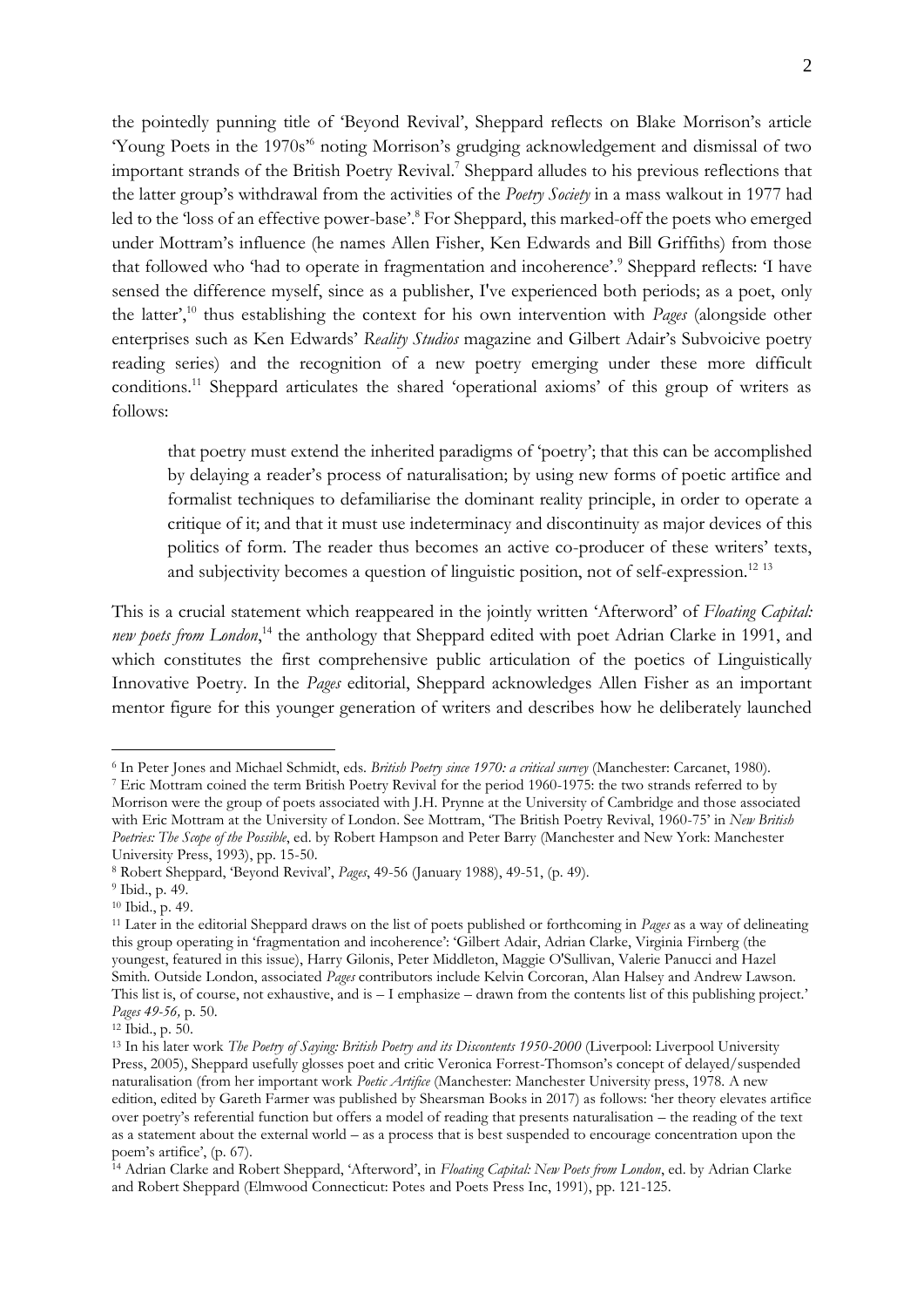*Pages* with extracts from Fisher's work *Gravity as a Consequence of Shape*. <sup>15</sup> Sheppard outlines a poetics of community that might sustain these developments:

It's not enough that these similarities be enumerated, these names listed; it is also crucial for such poets to recognise and use their shared poetics, and to begin to exchange their insights and discoveries, to foster debate. […] To become visible to others, the poets must first see each other clearly. The poetry also demands accompanying documentation, poetics and criticism (something lacking in *A Various Art*). The significance, but not the strength, of much artistic practice is demarcated by the coherence of the discourses that surround it.<sup>16 17</sup>

Here Sheppard reveals his underlying commitment to the multiple forms of a 'shared poetics', later defining poetics as 'the product of the process of reflection upon writings, and upon the act of writing, gathering from the past and from others, and casting into the future, speculatively'.<sup>18</sup> Although he often uses the term to refer to the (non-academic) documents that writers produce about their practice (see below), he seems to include, at least potentially, critical writing here as part of the desired documentation. His distinction between significance and strength in regard to the potential fate of emerging artistic practices shows him recognising the value of a coherent discourse around this poetry: an approach which North American Language Poetry pursued much more effectively than its British peers,<sup>19</sup> although one which Sheppard has sought to emulate throughout his ongoing career whether as a reviewer, academic researcher, editor, or producer of manifold manifesti, statements, and pedagogical interventions. *Pages* itself later became a creative and critical project with a series of single author publications which included creative work followed by critical and creative responses and bibliographical information .<sup>20</sup> More recently Sheppard has reinvented *Pages* as an Internet weblog (or 'blogzine' as he refers to it) which, although its primary focus is on his own developing creative critical and poetics writing, also showcases and links to the work of many other contemporary innovative poets. Sheppard's European Union of Imaginary Authors (EUOIA) project, a collaboration with 23 contemporary

<sup>15</sup> A complete version of which was published by Reality Street in 2016.

<sup>16</sup> *Pages* 49-56, p. 50-1.

<sup>17</sup> *A Various Ar*t was an anthology edited by Andrew Crozier and Tim Longville first published by Carcanet in 1987 and then under the Paladin imprint of Grafton books in 1990. It counts one woman (Veronica Forrest-Thomson) amongst its 17 contributors.

<sup>&</sup>lt;sup>18</sup> See Robert Sheppard. *The Poetry of Saying: British Poetry and its Discontents, 1950-2000* (Liverpool: Liverpool University Press, 2005), pp. 195-196.

<sup>19</sup> Some of the major poetics works of Language poetry include: Charles Bernstein, *Content's Dream: Essays 1975-1984* (Los Angeles: Sun and Moon, 1986) and *A Poetics* (Cambridge MA and London: Harvard University Press, 1992); Bruce Andrews, *Paradise and Method: Poetics and Praxis* (Evanston, Illinois: Northwestern University Press, 1996); Ron Silliman, *The New Sentence* (New York: Roof Books, 1987); Steve McCaffery, *North of Intention: Critical Writings 1973- 1986* (New York: Roof Books; Toronto: Nightwood Editions, 1986); Bob Perelman, *The Marginalization of Poetry: Language Writing and Literary History* (Princeton, New Jersey: Princeton University Press, 1996) and Barrett Watten, *Total Syntax* (Carbondale and Edwardsville: Southern Illinois University Press, 1985). Some of the key poetics publications of Linguistically Innovative poetry are: Allen Fisher, *Necessary Business* (London: Spanner, 1985); Robert Sheppard, *Far Language: Poetics and Linguistically Innovative Poetry 1978-1997* (Exeter: Stride Publications, 1999); John Wilkinson, 'Imperfect Pitch' in *Poets on Writing: Britain 1970-1991*, ed. by Denise Riley (London: Macmillan, 1992), pp. 154-72; Adrian Clarke, *Millennial Shades and Three Papers* (London: Writers Forum, 1998). The number and scale of the British contributions are far outweighed by their American counterparts.

<sup>20</sup> Series Two of Pages was subtitled 'resources for the linguistically innovative poetries' and ran from April 1994 to May 1998. The 12 issues covered the work of Adrian Clarke, Ulli Freer, Gilbert Adair, Eric Mottram, Hazel Smith, John Wilkinson, cris cheek, Peter Middleton, Rod Mengham, Virginia Firnberg, Ken Edwards, Alan Halsey and Maggie O'Sullivan.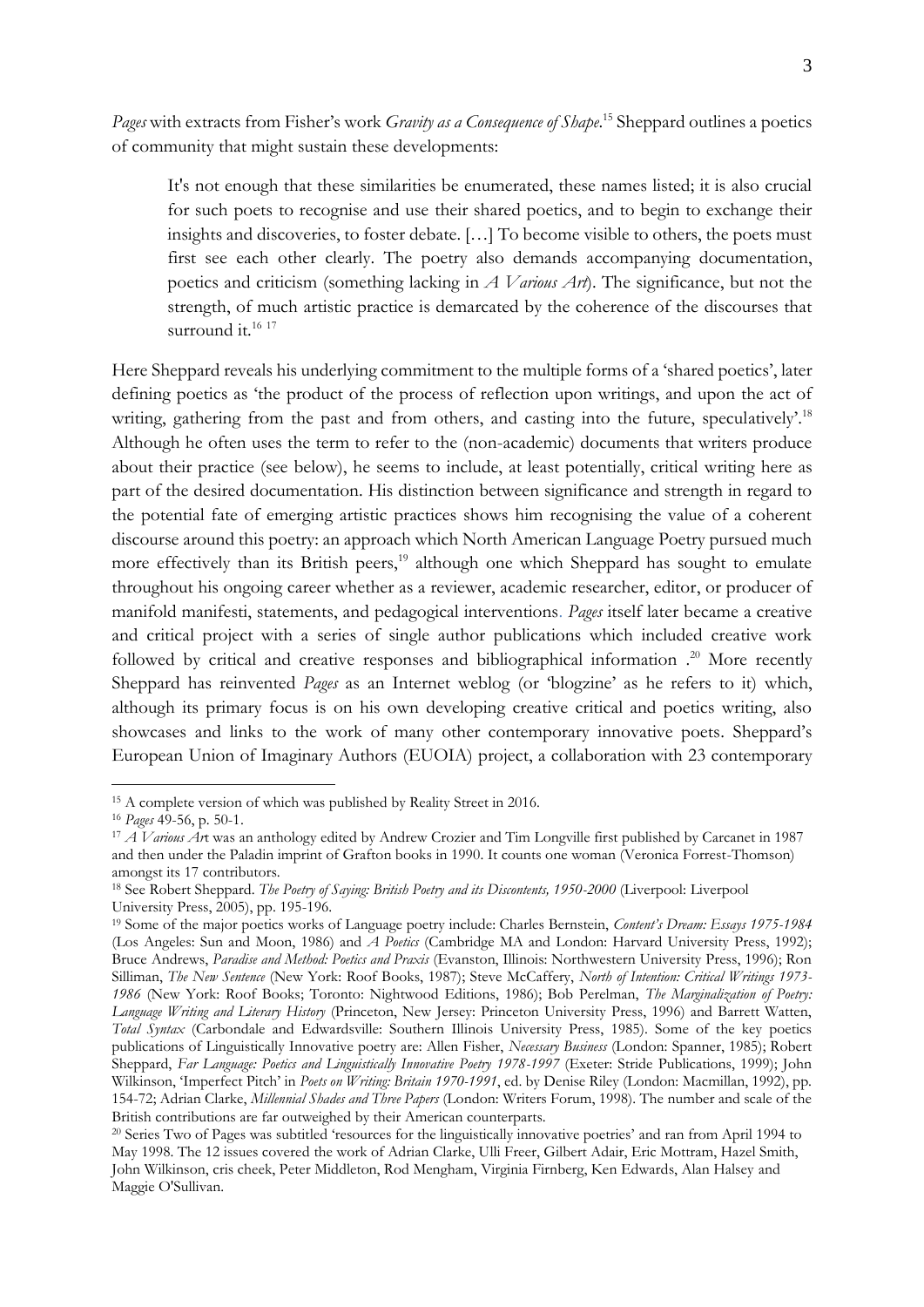poets to write the fictional translated works of 28 imagined European authors, albeit in quite a different fashion, also demonstrates his ongoing engagement in collective modes of creative activity.<sup>21</sup>.

In the ninth issue of *Pages* dated March 1988, Sheppard published four statements of responses to his January editorial of that year under the heading 'Theoretical Practice':

Responses to my January editorial, 'Beyond Revival', have been varied: from cryptic approval to lengthy qualification; from admonishments from an older writer for suggesting artistic change without the evidence, to a plea from a younger writer to start a literary movement<sup>[22</sup>

These remarks, and the publication of these statements (alongside two of Sheppard's own parodic poems in the pseudonymous guise of Wayne Pratt which act like mini-manifesti in themselves) illustrate Sheppard's openness to collective thinking on poetics. He approvingly cites Ken Edwards' review of *In the American Tree* (1986), the first book-length anthology of Language Poetry edited by Ron Silliman, in which Edwards speculates on the significance of Language Poetry for contemporary British writing, remarking: 'I have a sense of a poetry as yet largely unwritten, one which will move the terms of agreement on from the great burst of energy of the early  $70s^{23}$ . Sheppard sees 1988 as a 'crucial point', on the eve of the publication by Paladin of selected poems by Lee Harwood and Tom Raworth and the appearance of the anthology *The New British Poetry* from the same publisher.<sup>24</sup> While Sheppard acknowledges that it is time for a 'proper literary critical assessment of the British Poetry Revival', he is more concerned for the generation of an 'active poetics to begin to help delineate a poetry that is "as yet largely unwritten", to encourage writers to take up its challenges<sup>25</sup>. As suggested above, Sheppard's commitment to the discourse of poetics is a key aspect of his critical and theoretical thought. He defines it here, almost incidentally, as 'not a literary critical activity, not a theory of poetry, but […] a necessary sorting out of what Ken [Edwards] calls "the terms of agreement" between the writers' . <sup>26</sup> Indeed, this issue of *Pages* is an ideal example of poetics in action, containing as it does short position statements by the poets Adrian Clarke, Gilbert Adair, Andrew Lawson and Virginia Firnberg: taken together, they reveal the becoming of a collective poetics.

The focus of the debates in *Pages* is summarised by Sheppard through the question: 'how can a radical poetics engage a radical politics while either negotiating, by-passing or eradicating the language of representation?<sup>27</sup> (*Pages 65-72*, 65) and they are worth addressing in turn.

Adrian Clarke reflects that the new poetry is united by 'the example of Modernism in its most pertinent radical thrusts – Russian Futurism and Dada to I novissimi, OULIPO and

<sup>21</sup> See Robert Sheppard et al, *Twitters for a Lark: Poetry of the European Union of Imaginary Authors* (Bristol: Shearsman, 2017).

<sup>22</sup> Robert Sheppard, 'Theoretical Practice', *Pages*, 65-72 (March 1988), 65-66, (p. 65).

<sup>23</sup> Ibid., p. 65.

<sup>24</sup> Lee's Harwood, *Crossing the Frozen River: Selected Poems* (1988); Tom Raworth, *Tottering State: Selected Poems 1963-1987* (1988); *The New British Poetry 1968-1988*, edited by Gillian Allnutt, Fred D'Aguiar, Ken Edwards and Eric Mottram (1988).

<sup>25</sup> *Pages* 65-72, p. 66.

<sup>26</sup> Ibid., p. 66.

<sup>27</sup> Ibid., p. 65.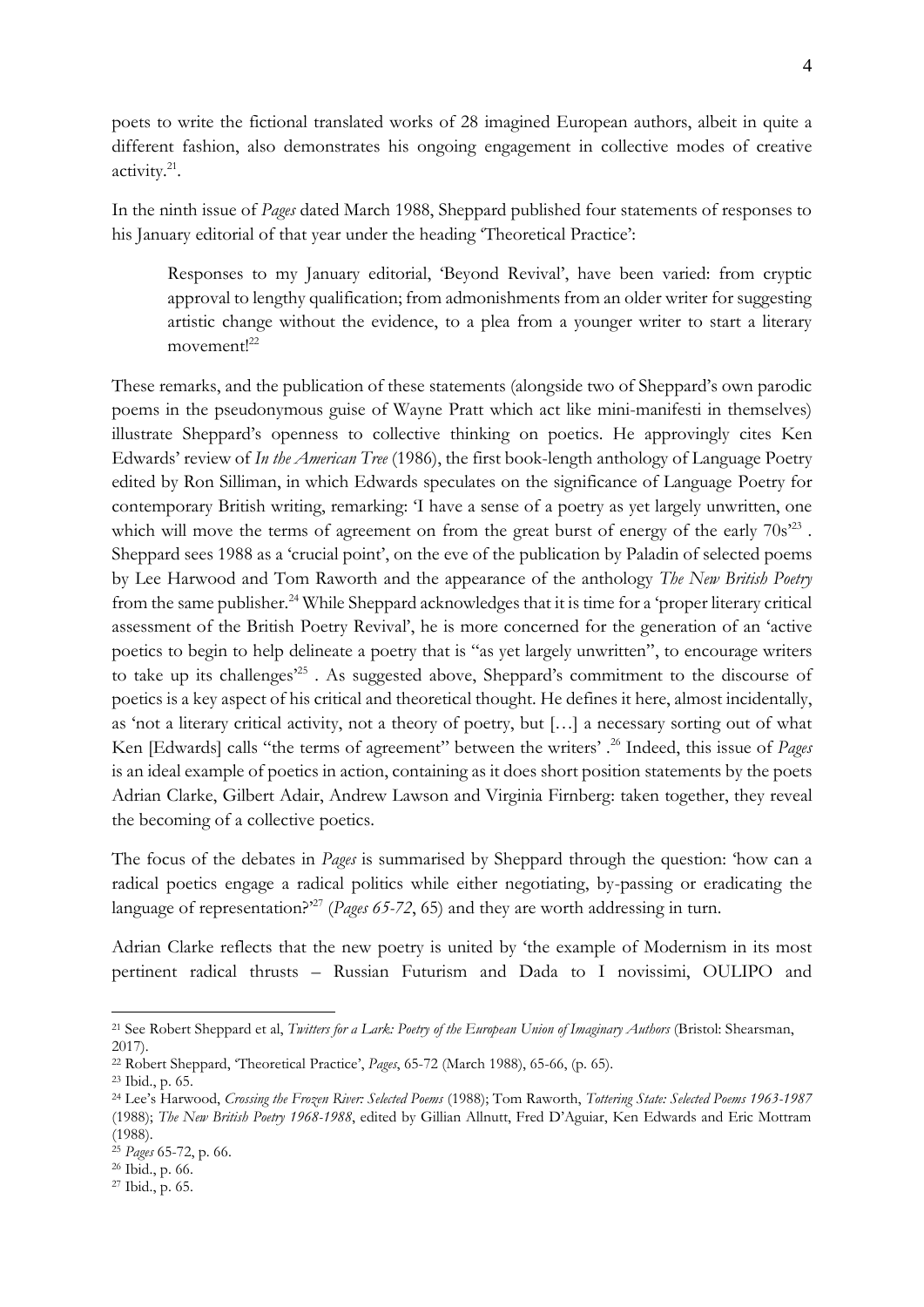$L=A=N=G=U=A=GE'$  arguing that this cannot be responded to in terms of continuing a tradition, but only by 'adapting and inventing strategies for a similarly "critical" art – in the sense defined by Lyotard [...] [that can] release the demystified potential of language<sup>28</sup>. Gilbert Adair's statement starts by describing how the cultural conditions for this new work developed during the years of Thatcher's premiership:

Fewer opportunities to look at and buy books; decreasing publishing opportunities; wide gaps in continuations of public (i.e. small-magazine) discussions; a one-way 'dialogue' with oppositions that largely expunge us from more public discussions. [...] The context is […] the high level of conflict accepted by 80s government along with hegemony of consumerist and instrumentalist views of art inside competitive stimulations.<sup>29</sup>

It is in this context that Adair coins the term 'linguistically innovative poetry', immediately followed by the remark in parentheses: '(for which we haven't yet a satisfactory name).<sup>30</sup> Given the currency of this term extended until the first few years of the twenty-first century, with occasional revivals, this almost accidental naming is resonant not least because of Adair's critique of some of Sheppard's 'operational axioms' for innovative writing. For Sheppard's 'delaying naturalization' Adair advocates '*eradicating* it' and also takes Sheppard to task on his role for discontinuity as a means to resist the 'dominant reality principle'.<sup>31</sup> As an alternative formulation to the latter problem, Adair also draws on Jean-François Lyotard, in this case Lyotard's focus on the '"false abstract universality" of exchange (via all-translating money), and work relations', Adair commenting that this constitutes 'a grating between experience and universality that any number of discourses fall over themselves to bridge and exonerate<sup>332</sup>. For Adair, the dominant reality principle cannot be equated with '"realistic" discourse', noting how even advertisements are 'ample in "discontinuities"', and therefore that radical poetry, in its 'cutting across formations categorised as discrete' is only discontinuous 'if it makes *other* relations; or else it is mimesis of actual informational chaos'. <sup>3334</sup> Andrew Lawson recognises a similar problem when he argues that:

To privilege what a work 'does and incites' over its meaning may be indeterminate in a reactionary sense in that it reproduces capitalism's imposed trajectory through consumer images and the bizarre farrago of an imaginary history.<sup>35</sup>

As with Adair's call to Sheppard to recognise 'the varied positivities of the forms being made in the 80s', Lawson also seeks a less overtly negative poetics when he suggests that

<sup>28</sup> Ibid., p. 67.

<sup>29</sup> Ibid., p. 68.

<sup>30</sup> Ibid., p. 68. <sup>31</sup> Ibid., p. 68.

<sup>32</sup> Ibid., p. 68.

<sup>33</sup> Ibid., p. 68.

<sup>34</sup> This interest in making other relations is developed by Sheppard in a later statement 'Linking the Unlinkable' in Sheppard, *Far Language: Poetics and Linguistically Innovative Poetry 1978-1997* (Exeter: Stride, 1999), pp. 54-55, in which his discussion of Lyotard's 'Discussions, or phrasing "after Auschwitz"' leads to a theorising of 'creative linkage' as a form of juxtaposition that is both disruptive but also emphasises new continuities: 'the links so melted into the materials that they disappear' (p. 55). This approach for Sheppard contains an ethical imperative to link to the components of the daily catastrophe, along with all its ecstasies, that we live' (p. 54) – ultimately a resolve to 'link the unlinkable' (p. 55). See discussion below. <sup>35</sup> Ibid., p. 69.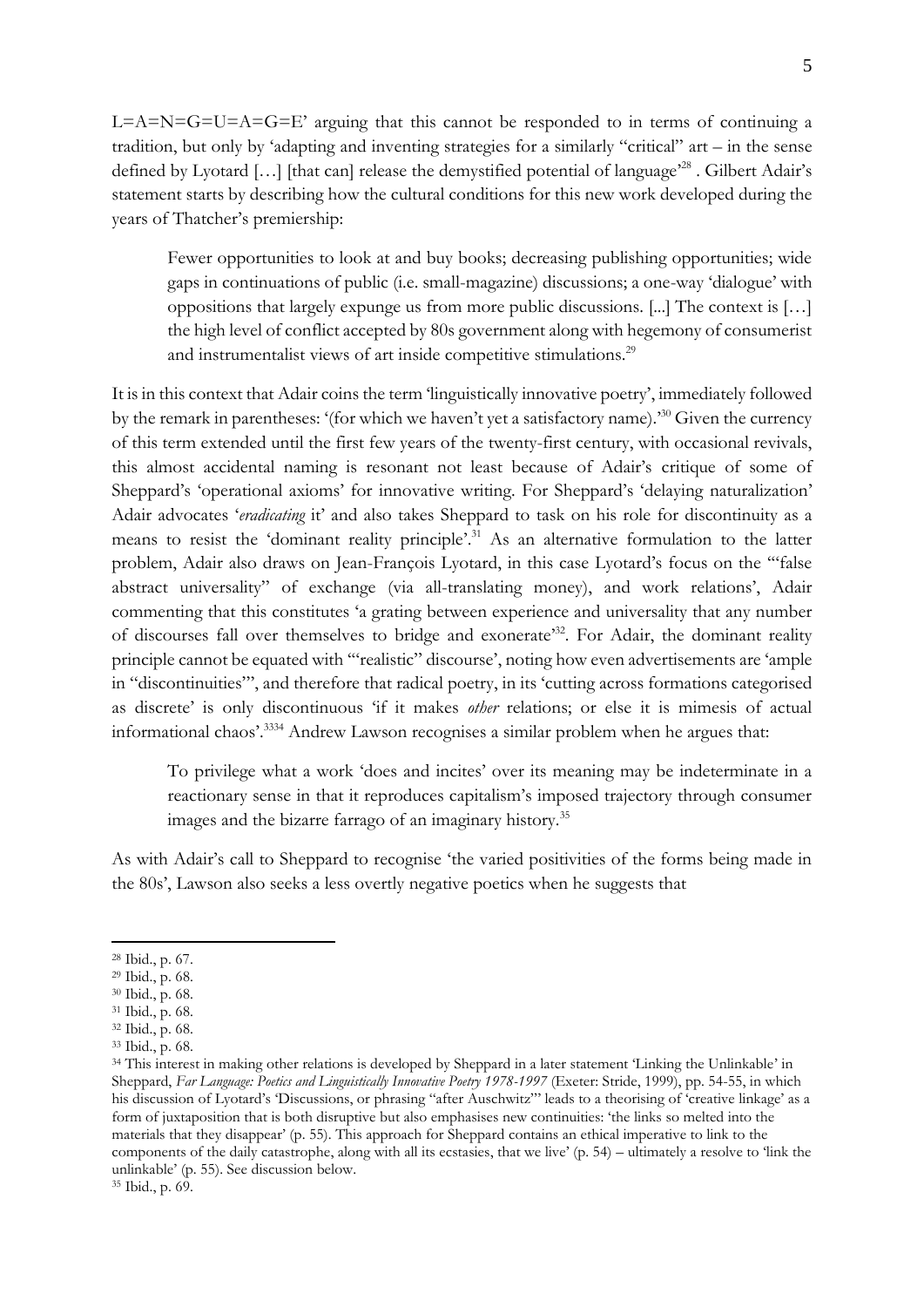the way through might be to try and articulate these crippling multiple determinations (economic, sexual, political) on the body of the socius and the self [...] and pose against them not indeterminacy […] but nodal points of coherence that *can* be grasped and worked through.<sup>36</sup>

Virginia Firnberg, the last of the four respondents, registers her discomfort in having her poetic work placed in the issue in which Sheppard's editorial appeared:

By virtually setting precedents (which, incidentally, it took me half a day to understand, and I would never say to myself – I 'must extend the inherited paradigms of "poetry"'....... by delaying a reader's process of naturalisation, by using new formalist techniques to defamiliarize the dominant reality principle, in order to operate a critique of it; and that it must use indeterminacy and discontinuity as major devices of this politics of form.') – and placing me straight after them, I felt rather strange and full of CONTRADICTORY THOUGHTS. 37

Firnberg's response to Sheppard's position-setting is to attempt to resist the act of taking a position itself: 'as soon as a name is given to the essence of poetry and a marquee is erected with flags and speeches you lose the essence'.<sup>38</sup> As a composer and performer as well as a writer, Firnberg posits a poetics of space as an alternative way of thinking about radical writing: 'surely the most exciting interaction of all time is that between space and what crosses it, and that slight perception of what space might be creates a tension which is the third element that makes a poem'.<sup>39</sup> Nevertheless, despite her initial resistance to the practice of poetics as exemplified by Sheppard's approach, Firnberg discloses a 'series of things that I might say to myself, but never would actually' which seem compatible with Sheppard's 'critical' poetics and even Adair's interest in making '*other* relations', for example in the statement: 'find new juxtapositions – to wake the word up – thereby constructing an independent language with its own particular parameters'. 40

This picture reveals a complex state of affairs – with respondents registering their critical disagreement with the details of Sheppard's argument as well as with the discourse in which it is presented. Nevertheless, Sheppard's decision to reproduce these statements in their entirety reflects a tolerance and openness to these different points of view, and a complex curatorial role, as he reflects in the editorial to this issue:

One correspondent suggested that *Pages* become the mouthpiece of this poetry and its poetics, but I feel that *Pages* should be a variable forum, however useful its frequency is to the immediate dissemination of ideas (but there's unfortunately only space enough for assertion, not analysis). Hopefully, another journal might see itself as an anthology of this writing. It is my business to encourage and present, and to maintain a sense of community; to exclude, say, post-Objectivist writers is unproductive. Indeed, their elected agnosticism

<sup>36</sup> Ibid., p. 69.

<sup>37</sup> Ibid., p. 70.

<sup>38</sup> Ibid., p. 70.

<sup>39</sup> Ibid., p. 70.

<sup>40</sup> Ibid., p. 70.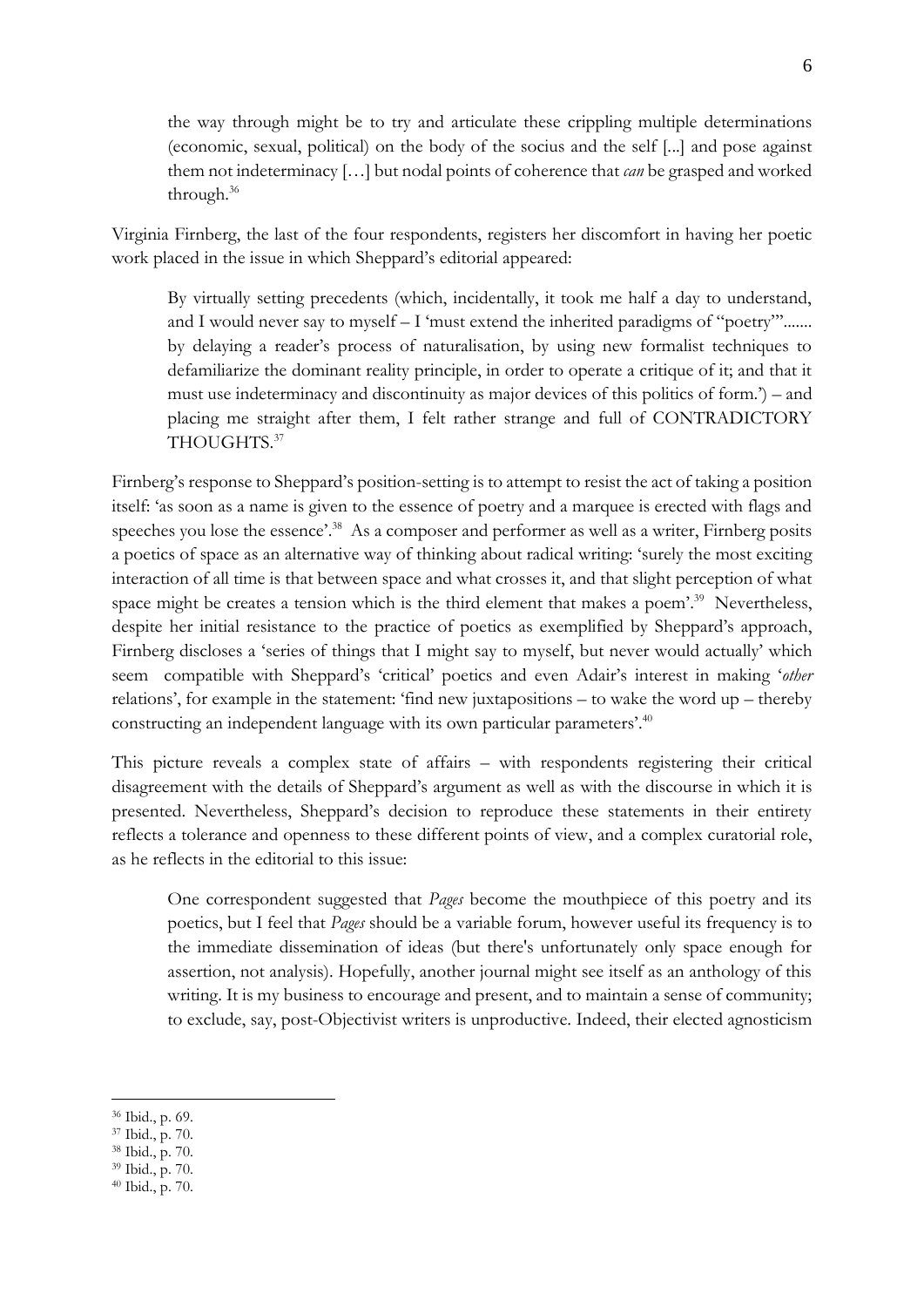can be instructive. Tony Baker, as a 'student of Bunting', complains that I 'give too much weight to the various critical apparatuses that follow in the wake of "artistic practice".<sup>41</sup>

These remarks immediately precede Sheppard's definition of poetics quoted earlier as 'as not a literary critical activity' although interestingly his regret that there is not space enough for analysis of ideas suggests, to a degree, a commitment to critical, if not explicitly literary-critical, practice. Nevertheless, here Sheppard provides a useful reflection on his exchange with the poet Tony Baker which reveals how he treats different points of view as instructive, thus maintaining, rather than fracturing a sense of community. Sheppard concludes the editorial by once again valorising the role of poetics in this context:

Importantly, it is time for an active poetics to begin to help delineate a poetry that is 'as yet largely unwritten', to encourage writers to take up its challenges, and to pay detailed attention to the little of its poetry that is already written.<sup>42</sup>

Despite Adair's reservations about the term 'linguistically innovative', the above-mentioned afterword to the *Floating Capital* anthology that Sheppard co-wrote with Adrian Clarke was the first to use 'linguistically innovative' as a critical term. From the outset, the afterword signals the oppositional politics of the earlier statements by Sheppard, Clarke and Adair from the perspective of the early nineties:

The eighties in Britain was a time of divisive and decisively negative social measures, blatant cynical manipulation of official information, continuing support for US military interventions and a small war of our very own in the South Atlantic. If British state policy is unchanged, there has been a change in the perception of it across the media.<sup>43</sup>

This summary of the editors' view of the years under the Thatcher government – including a reference to the Falklands War in 1982 – immediately gives way, however, to a consideration of how these circumstances and the change in perception of them influenced the production of poetic work in the period:

The suspicion that this mediation amounts to something like Baudrillard's 'hyperreality' may explain some strategies in the texts we have selected for FLOATING CAPITAL, for example: the virtual disappearance of citation, testimony and varieties of 'unacknowledged legislation' in favour of a warier engagement with their materials, a politics of the sign.<sup>44</sup>

The references to citation, testimony and Shelleyan 'unacknowledged legislation' suggest a version of the stereotypical Modernist poem that an engagement with a postmodern theorist such as Baudrillard would displace, whilst the invocation of a 'politics of the sign' alludes to the poetics of Language Poetry. Indeed, the introduction to the book is provided by Bruce Andrews – the coeditor of *L=A=N=G=U=A=G=E* magazine with Charles Bernstein and one of the pre-eminent poets and critics of Language Poetry. As Andrews argues, the arrival of the anthology represents a 'transatlantic communiqué, reflecting & anticipating a more attractive cross-fertilisation' between

<sup>41</sup> Ibid., p. 66.

<sup>42</sup> Ibid., p. 66.

<sup>43</sup> Clarke and Sheppard, 'Afterword to *Floating Capital*', p. 121.

<sup>44</sup> Ibid., p. 121.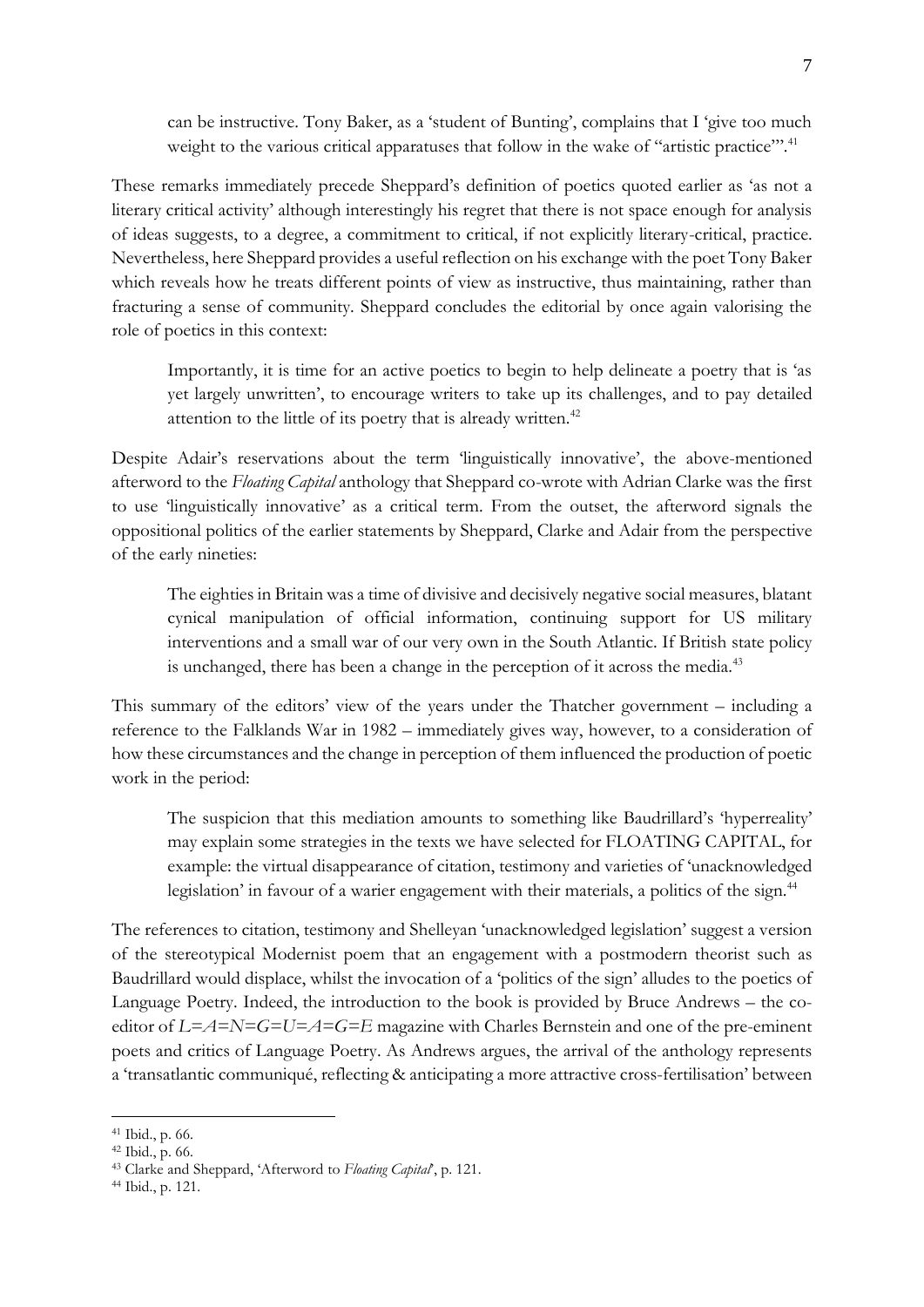innovative American and British poetries, leading to a feel of 'some of the same *barriers* being dismantled', such as:

the assumption that radicalism is mere 'experiment'; that the social-political claims of poetry (& its grasp of a social order in need of change) are mere embarrassments; that constructivist method & artifice should be confined to well-mannered incremental moves within a regime of stylistic niceties; that the sign system & the conventions of discourse holding the status quo together are absolute horizons rather than materials to challenge and defamiliarize.<sup>45</sup>

Andrews' remarks resonate with some of the debates unfolding in *Pages* three years previously. He comments: 'only a drastic adventurousness of language can articulate the crises facing poetry on both sides of Atlantic. Foreword as Afterword - Afterword as Kickstand. Questions - Responses'.<sup>46</sup> Following this last phrase Andrews' introduction develops into a series of paragraphs, each opened with a single word question, followed by a sequence of responding sentences:

Radicalism? The Old is not New. Stop. Give the old engines a holiday – no more the slow, outdrawing & unfolding of continuities, exclusive traditions & necessities. Refusal rips, accepts crisp scathe page – cut-up-ish swoon experimentation Language shines through. Surprise potentiometer.<sup>47</sup>

This style of writing is very much in Andrews' typical mode of critical response: a kind of hybrid of poetry and poetics familiar from his contributions to *L=A=N=G=U=A=G=E* magazine, which counterpoints the more analytical and theorised approach of Sheppard and Clarke's afterword, although both texts share reference points and recognise the same key issues. That said, in the above passage Andrews seems to valorise a poetics of discontinuity that Sheppard and Clarke – following the earlier exchanges in *Pages* – are slightly more cautious about (see below).<sup>48</sup>

To return to Sheppard and Clarke's afterword, they explain their decision to include the work of Bob Cobbing and Allen Fisher in a separate opening section to pay tribute to 'their various and substantial productions before the period covered by the anthology and their importance, in a variety of ways, for many of the writers who follow<sup>149</sup>. Whilst associating Cobbing with Dada experimentation, Sheppard and Clarke note how Allen Fisher's major large-scale work of the eighties and nineties, *Gravity as a Consequence of Shape*, 'both confirmed and accelerated a shift away from ideals prevalent in the 60s and 70s in favour of approaches that attend more closely to the paving slabs than to "open field" poetics<sup>550</sup>. This rejection of 'open field' poetics represents the

<sup>45</sup> Bruce Andrews, 'Transatlantic', in *Floating Capital: New Poets from London*, ed. by Adrian Clarke and Robert Sheppard (Elmwood Connecticut: Potes and Poets Press Inc, 1991), pp. i-v (p. i).

<sup>46</sup> Ibid., p. ii.

<sup>47</sup> Ibid., p. ii.

<sup>48</sup> In terms of the transatlantic exchange represented here it is pertinent to note Sheppard's co-editorship of the anthology *Atlantic Drift: An Anthology of Poetry and Poetics* (Todmorden and Ormskirk: Arc Publications and Edge Hill University Press, 2017) many years later. The anthology contains many poets associated with Language Poetry (Charles Bernstein, Lyn Hejinian) and (Linguistically) Innovative Poetry (Allen Fisher, Geraldine Monk) and, although its introductions by Sheppard and Byrne are not devoted to analysing, theorising or promoting innovative poetry per se (at this point in literary history, this seems no longer necessary), Sheppard's editorial is devoted to theorising and promoting the discourse of poetics, making a link back to his earlier preoccupations in *Pages*. <sup>49</sup> Clarke and Sheppard, 'Afterword to *Floating Capital*', p. 122.

<sup>50</sup> Ibid., p. 122.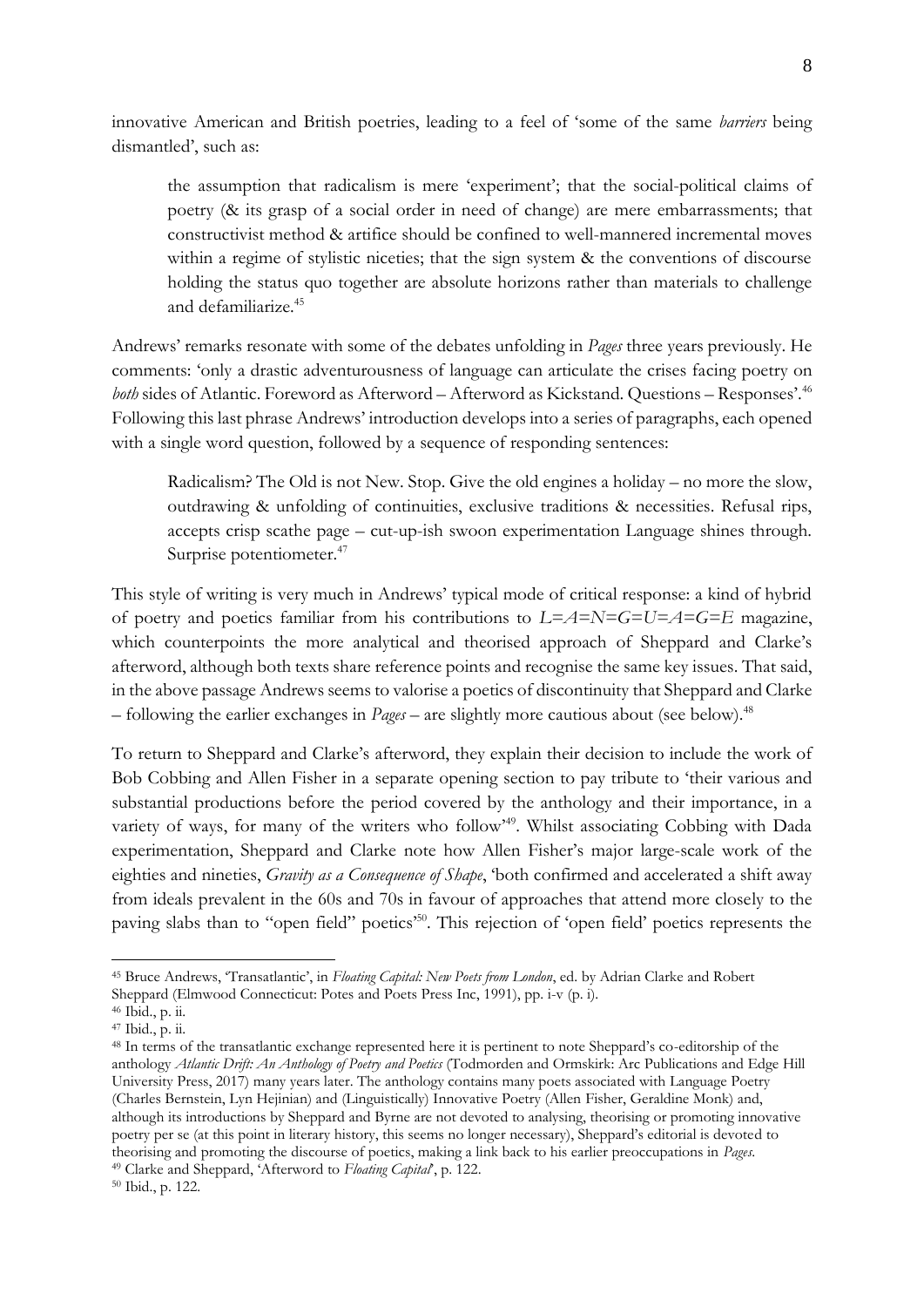same sort of rejection as that expressed earlier by Clarke in *Pages* of the influences of poets significant for the British Poetry Revival such as Charles Olson.<sup>51</sup> Fisher was associated with the Revival at the beginning of his career and his previous large-scale work *Place* explored Olson's method in *The Maximus Poems*, although, from Sheppard and Clarke's perspective in the early nineties, the fascination with place in the seventies is described as 'deadening'. <sup>52</sup> Instead Sheppard and Clarke identify a new poetics more willing 'to deal with the materials that are readily to hand or impose themselves in the act of writing'. <sup>53</sup> Later in the afterword, they describe the 'expanded range of critical strategies in texts whose writers have relinquished claims to proprietorial control of meaning' as a less 'overtly utopian' poetics: thus registering the more negative poetics that Adair and Lawson reacted to in 1988. 54

An extended passage of the afterword actually reworks Sheppard's 'Beyond Revival' editorial, and offers the most developed statement of poetics for Linguistically Innovative Poetry at the time:

The poets included hold at least some of these operational axioms in common: that poetry must extend the inherited paradigms of 'poetry'; that this can be accomplished by delaying, or even attempting to eradicate, a reader's process of naturalisation; that new forms of poetic artifice and formalist techniques should be used to defamiliarise the dominant reality principle in order to operate a critique of it; and that poetry can use indeterminacy and discontinuity to fragment and reconstitute text to make new connections so as to inaugurate fresh perceptions, not merely mime the disruption of capitalist production.<sup>55</sup>

Comparing this statement with the previous version reveals how Sheppard has incorporated not only Adair's insistence that the process of naturalisation could, at least potentially, be eradicated, but also his concerns that the use of discontinuity should not simply imitate 'informational chaos' (here rendered as the 'disruption of capitalist production') but make 'other relations' (here rendered as 'new connections'). This is a wonderfully clear illustration of Sheppard's commitment to the process of working out a collective poetics. The statement concludes with a focus on the reader's role:

The reader thus becomes an active co-producer of these writers' texts, and subjectivity becomes a question of linguistic position, not of self-expression or narration. Reading this work can be an education of activated desire, not its neutralisation by means of a passive recognition.<sup>56</sup>

These last remarks in turn utilise ideas Sheppard articulated in a previous short poetics piece called 'The Education of Desire', written for students of A-level English literature in 1988.<sup>57</sup> *Floating Capital* therefore can be seen to represent the first maturing of a poetics of Linguistically Innovative

<sup>51</sup> Clarke discusses the Revival poets as 'at the mercy of the inane schoolboy enthusiasm for tendentious "explanation" of Pound and Olson, the souped-up, head-free Romanticism of Ginsberg, the camp fashionconsciousness of certain New Yorkers or the less-than-fashionable (though not for lack of advocates) languid provincial neo-Romanticism of post-war England.' (*Pages 65-72*, p. 67)

<sup>52</sup> Clarke and Sheppard, 'Afterword to *Floating Capital*', p. 122.

<sup>53</sup> Ibid., p. 122.

<sup>54</sup> Ibid., p. 123.

<sup>55</sup> Ibid., p. 124.

<sup>56</sup> Ibid., p. 124.

<sup>57</sup> Reprinted in *Far Language* (1999), pp. 28-31.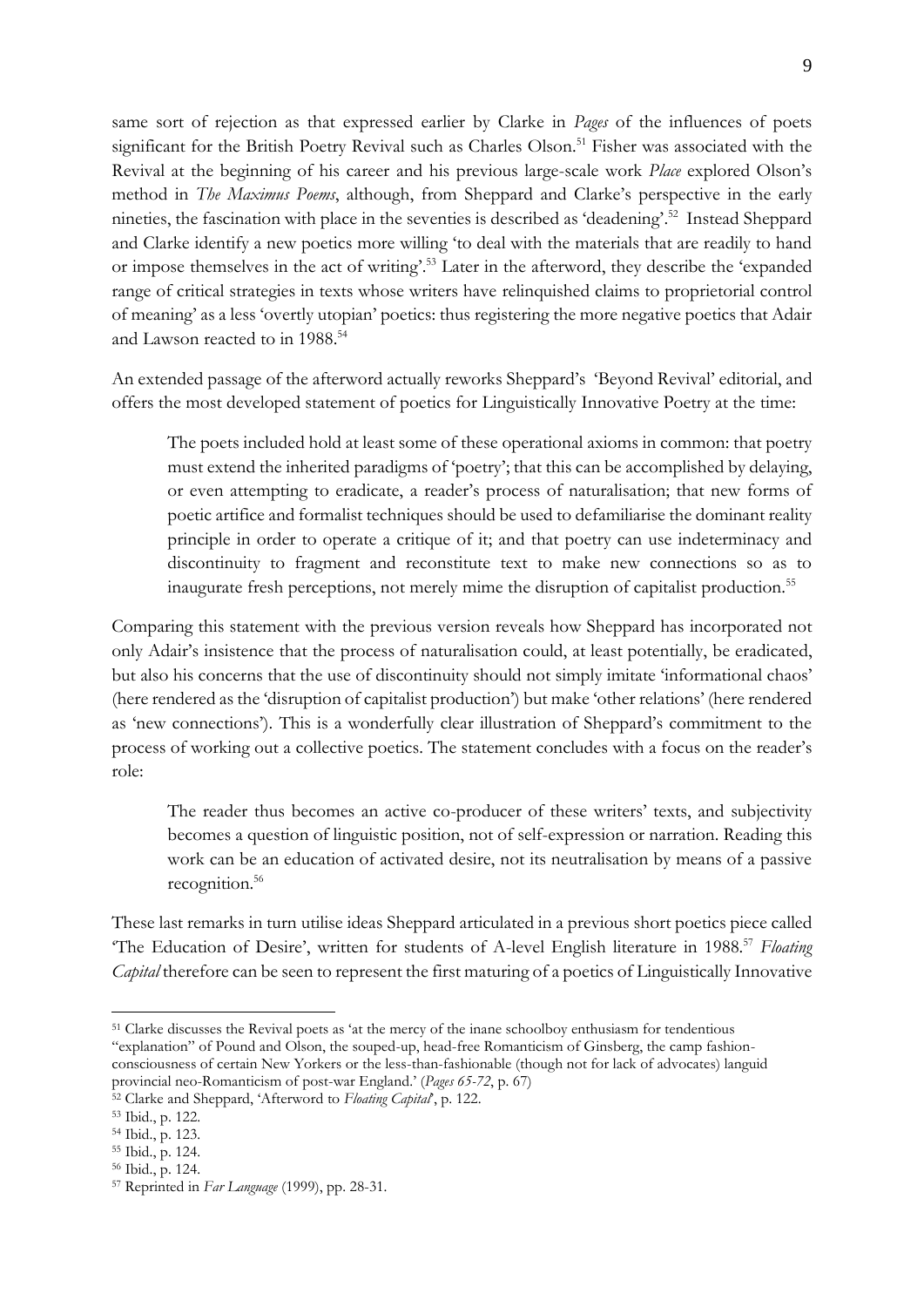Poetry: now fully distinguishing itself not only from the 'official "new" poetry of 80s Britain<sup>58</sup> but also from the poetics and politics of the British Poetry Revival.

Poet and critic Andrew Duncan reviewed *Floating Capital* in the year of its publication alongside Sheppard's book *Daylight Robbery* (1990). Duncan introduces the anthology as a portrait of 'an overlapping group of poets [that] has patrolled the routes around Writers Forum, Spanner magazine and workshops, Eric Mottram's reading series at King's [College London], and the Sub-Voicive readings'<sup>59</sup> during the previous fifteen years. This sociology reflects the activity of Bob Cobbing's Writers Forum press, Allen Fisher's Spanner magazine, and Gilbert Adair and Patricia Farrell's Sub-Voicive reading series, which was also co-run in the mid-nineties by Sheppard, Clarke and Ulli Freer. In the course of the review, Duncan offers the term 'Pulse' to describe the new style in British poetry he finds in the anthology. In response to the 'stripping down of language to noun strings'<sup>60</sup> in poets such as Paul Brown and Maggie O'Sullivan, he includes an account of the use of metrical stress in Linguistically Innovative Poetry:

The most basic insight of the group is that long constructions act to feeble the word-beat; stress, the propulsive force of poetry, is delayed and so continuously denied by the 'long cadence' presented by long clauses, long forms, and polysyllables. Rather than thinking of writing essays/articles and overlaying a metric pattern, one should think of absolute stress, dominating an empty space; and later hang formed words on it.<sup>61</sup>

This characterisation partly derives from the distinctive performance style, particularly of London poets associated with Linguistically Innovative Poetry, which emphasised an accentual, stressbased metre. For Duncan, this focus on the pulse of the line is political: 'the "long cadence" of the discourse of the state and professions is replaced by Pulse, something to do with blood and breathing. Something sensuous emerges from beneath the shattered orders of learning'.<sup>62</sup> Duncan sees Pulse poetry as a 'blast[ing] away [of] obsolete structural materials', suggesting that one could create 'a fake-Pulse poem by taking an existing poem and just deleting words and syllables until the bare pulse was there [...] forcibly freeing the poem of the deathly grip of social manners and refined usage'.<sup>63</sup> Pulse poetry is therefore inherently critical of the contemporary cultural alternatives which Duncan characterises as:

Blasted genres: prefab Socialism; Marxist alienation; moralizing; religion; bourgeois guardianship; soap operas about people with A-levels; wet lyricism; complacent sensiblerie; National Trust reverence poems; and all the other crap which is killing us.<sup>64</sup>

<sup>58</sup> Clarke and Sheppard, 'Afterword to *Floating Capital*', p. 124.

<sup>59</sup> Andrew Duncan, "'Pulse strings out beat of intermittent presence": Robert Sheppard, *Daylight Robbery* (Stride, 1990); *Floating Capital: New Poets from London*; edited by Adrian Clarke and Robert Sheppard (Potes & Poets Press, 1991)', in *fragmente*, 4 (Autumn/Winter 1991), 91-97 (p. 92).

<sup>60</sup> Ibid., p. 93.

<sup>61</sup> Ibid., p. 93.

 $62$  Ibid., p. 93. The reference to breathing suggests a possible connection to Charles Olson's 'Projective Verse' (1950). Despite the rejection of Olsonian poetics by poets associated with Linguistically Innovative Poetry, some of the central tenets of Olson's poetics, such as the directive that 'ONE PERCEPTION MUST IMMEDIATELY AND DIRECTLY LEAD TO A FURTHER PERCEPTION' are nevertheless suggestive of the kinds of formal strategies employed by Sheppard, Clarke and others.

<sup>63</sup> Ibid., p. 94.

<sup>64</sup> Ibid., p. 94.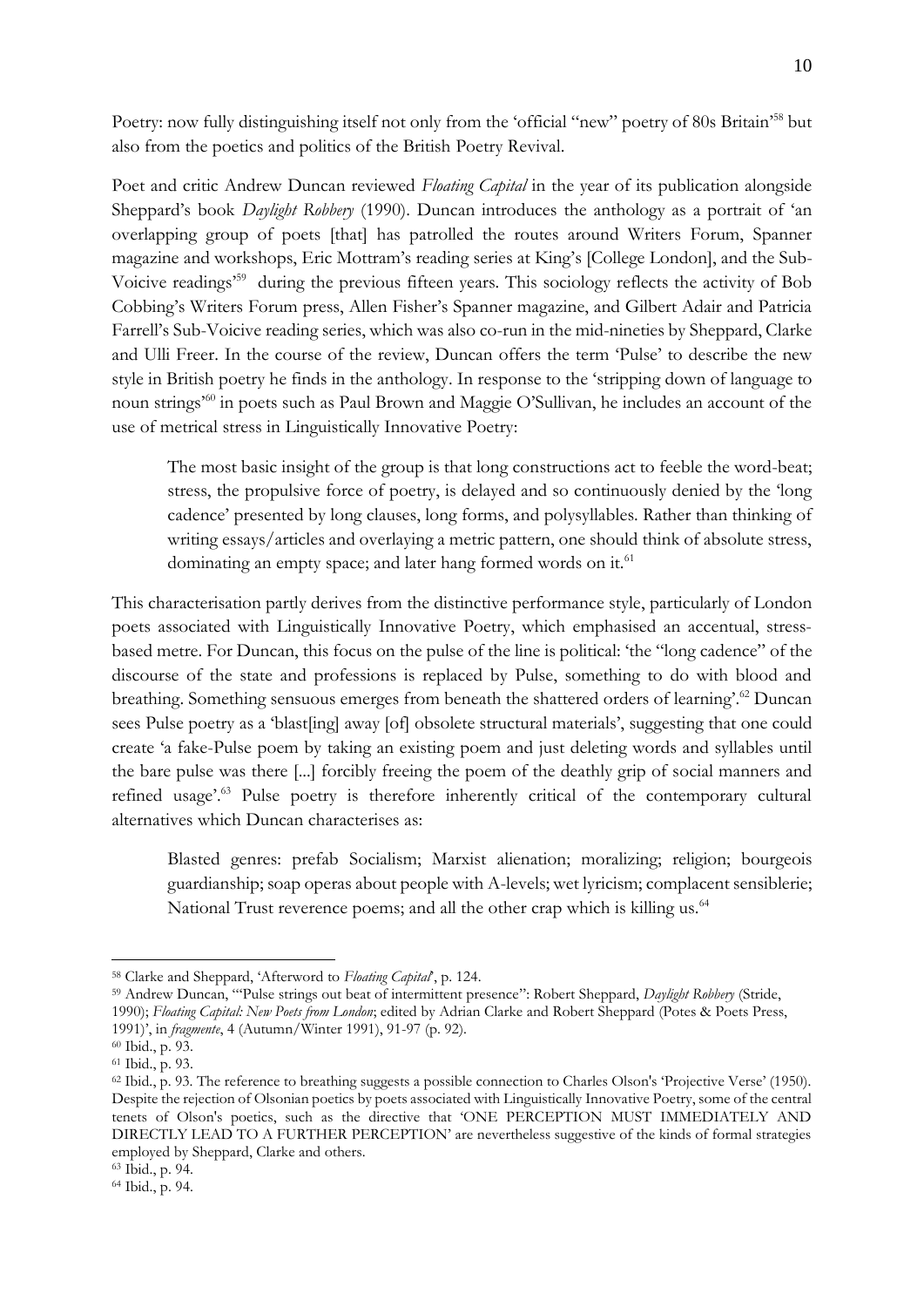Pulse poetry, as Duncan conceives of it, is a kind of energetic, embodied poetics with an emphasis on 'a personal energy, and word-stress comes out of the poet's vital pulses'. <sup>65</sup> In other poetic tendencies, the personality is reduced to 'the prison of the poem [...] a tautology' but reappears in Pulse poetry as 'simply a rhythm of blanks and pulses: the word-beat is the total trace of personality [...] Language as a wire connected to the muscles'.<sup>66</sup> Duncan's vivid and enthusiastic characterisations of this writing convey the excitement this work generated in the eighties and nineties: a tense, explosive and relentless poetry in some way akin to the spirit of Punk from a decade earlier. In his review, Duncan acknowledges Allen Fisher's importance as a founding figure for this group, whilst noting that his 'approach to the beat is totally different'.<sup>67</sup> He claims to have developed 'the whole "pulse" theory' in response to Ulli Freer and Maggie O'Sullivan's poetry but acknowledges that Freer is not in *Floating Capital* and admits that he 'can't date the events or name the innovators'. <sup>68</sup> Duncan's coining of 'Pulse poetry' appears to have been the only serious contemporary alternative to the term Linguistically Innovative Poetry, but, despite the infelicity of the latter, it became the one most widely adopted to describe the work of these writers.

*Floating Capital* contains an extract from Sheppard's long poem 'Daylight Robbery' published in the book of the same title (also reviewed by Duncan alongside the anthology). <sup>69</sup> In its sustained sequence of continuous short lines un-coordinated by punctuation and working the dynamics of continuity and discontinuity across the line break, the poem epitomises the energy and fragmentation of Duncan's characterisation of Pulse poetry, as well as Sheppard's own description of Linguistically Innovative poetics. Duncan describes the 'atomistic, pulsed, fragments' into which the poem is divided as 'reflecting the barrage of data coming from the TV screen: along with the viewer's fantasies and reactions'<sup>70</sup>:

Whitewashed thought Flashing articulations Those transparencies Into the daylight modern Intermittent outbursts of unique Movie mind flying skating on Nobody's dream This dodge into synaesthesia Writing provides feet core Tremble and Skating on a frozen world I speak rest my thoughts speak at war with Video rhyme $71$ 

<sup>65</sup> Ibid., p. 93.

<sup>66</sup> Ibid., p. 94.

<sup>67</sup> Ibid., p. 96.

<sup>68</sup> Ibid., p. 96.

<sup>69</sup> A radically revised version of the poem was published as 'Living Daylights' in Sheppard's selected poems *History or Sleep* (Bristol: Shearsman Books, 2015).

<sup>70</sup> Duncan, 'Pulse Strings', p. 91.

<sup>71</sup> Robert Sheppard, 'from *Daylight Robbery*', in Clarke and Sheppard, *Floating Capital*, pp. 105-107 (p. 105).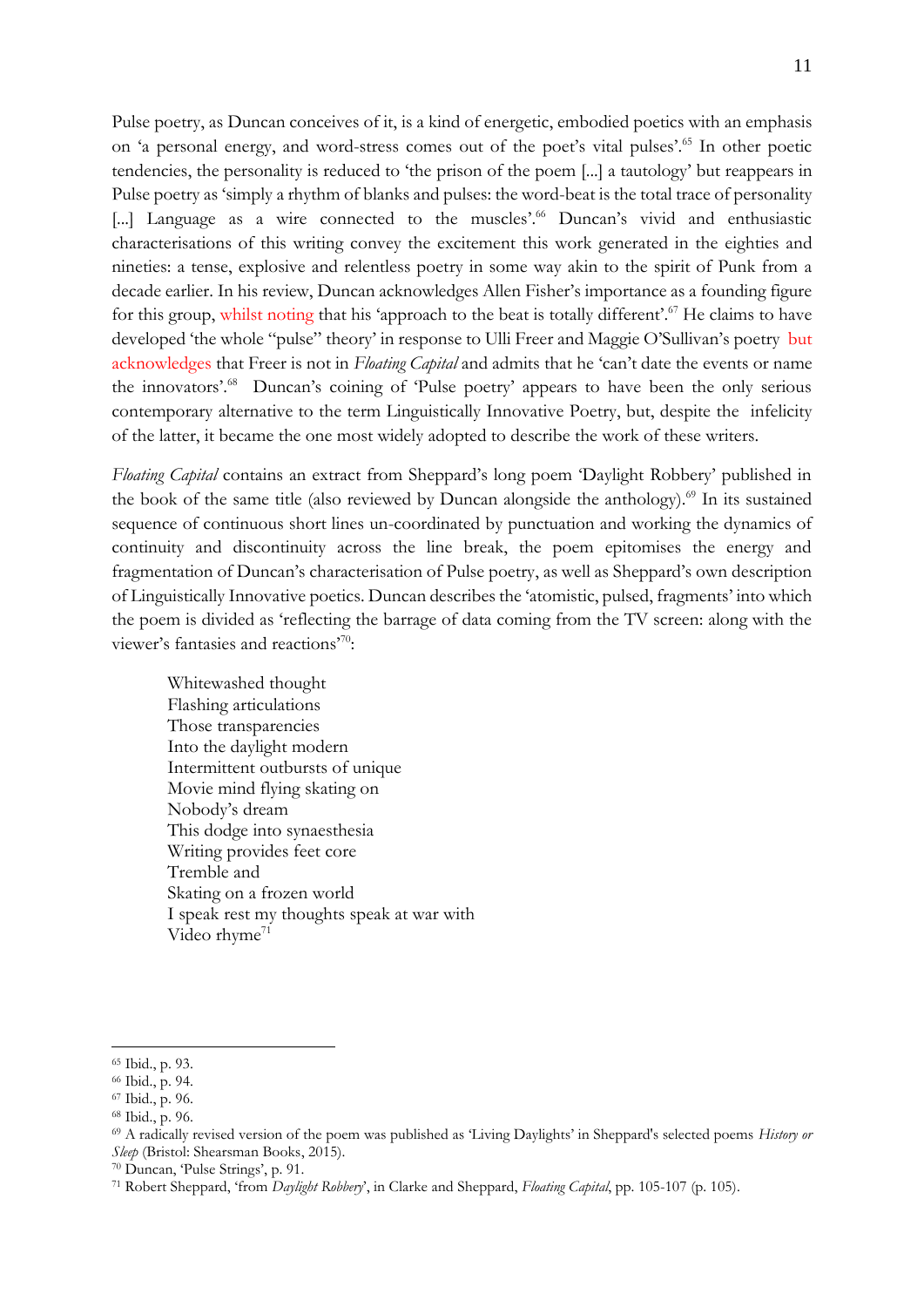However, given Sheppard's awareness of the risk of discontinuity leading to an aping of the capitalist spectacle warned of by Adair, one might sound a notion of caution in following Duncan's interpretative approach in assertions such as:

the force of the form (the consistent refusal to continue any idea for more than a line) is to exclude the human personality; the poem speaks from a pre-conscious level, trapping reality before a filter reshapes it into part of the personality.<sup>72</sup>

Although the onward momentum of Sheppard's line is forceful and compelling, there is a constant interplay between the possibilities of fragmentation and continuity. Rather than the poem refusing to continue any idea for longer than a line, its phrasal units build up a series of associations so that one starts to sense an argument forming about the experience of contemporary media saturation. The 'modern / Intermittent outbursts of unique / Movie mind' emanated by television, cinema and video are critiqued as 'whitewashed' and 'skating on / Nobody's dream' whilst writing seems to provide a kind of stable instability in engaging with this 'frozen world' by providing both metrical and actual feet: 'core / Tremble and / Skating'.<sup>73</sup> If, according to Duncan, the poem excludes personality by speaking from a pre-conscious level, a narrator does nevertheless appear to articulate a clear statement of the poetics of the poem, as in the lines: 'I speak rest my thoughts speak at war with / Video rhyme,' if qualified by the irony of the interruptive phrase 'rest my thoughts' in this restless poem. If Duncan's readings initially seem broadly compatible with the politics of Sheppard's writing, the characterisation of this work as a kind of pre-conscious, instinctual and unfiltered response to reality risks underplaying the very deliberate and conscious critique of contemporary culture enacted here. The poem is haunted by images of violence at the same time as it recognises such images as manipulative and coercive:

Each story must have Binocular voices A small boy was knifed meaning from doing Street flaked out and puking guts In strings left below the audible Pool of blood above the visible Morality of the lowlife Invisible from the helicopter<sup>74</sup>

Here a possible news story about street violence seems coupled to a more abstract, analytical vocabulary in phrases like 'each story must have / binocular voices', 'meaning from doing', 'below the audible', 'above the visible' which feel like they might belong to the discourse of media theory. This interrupts the image of the knifed boy in the street from re-enacting its manipulative shock on the reader, instead leading to a more nuanced critique in which the narrator recognises the danger of the distancing effect of police helicopter surveillance. The poem reflects further on the poetics of its critique:

Logopoeia world in a stolen book Between the capital letter and the doubted word

<sup>72</sup> Duncan, 'Pulse Strings', p. 91-92.

<sup>73</sup> One might, just about, detect an allusion to the ice-skating scene in Wordsworth's *The Prelude* (1850) (Book One,

ll. 425-463).

<sup>74</sup> Sheppard, 'from *Daylight Robbery*', p. 106.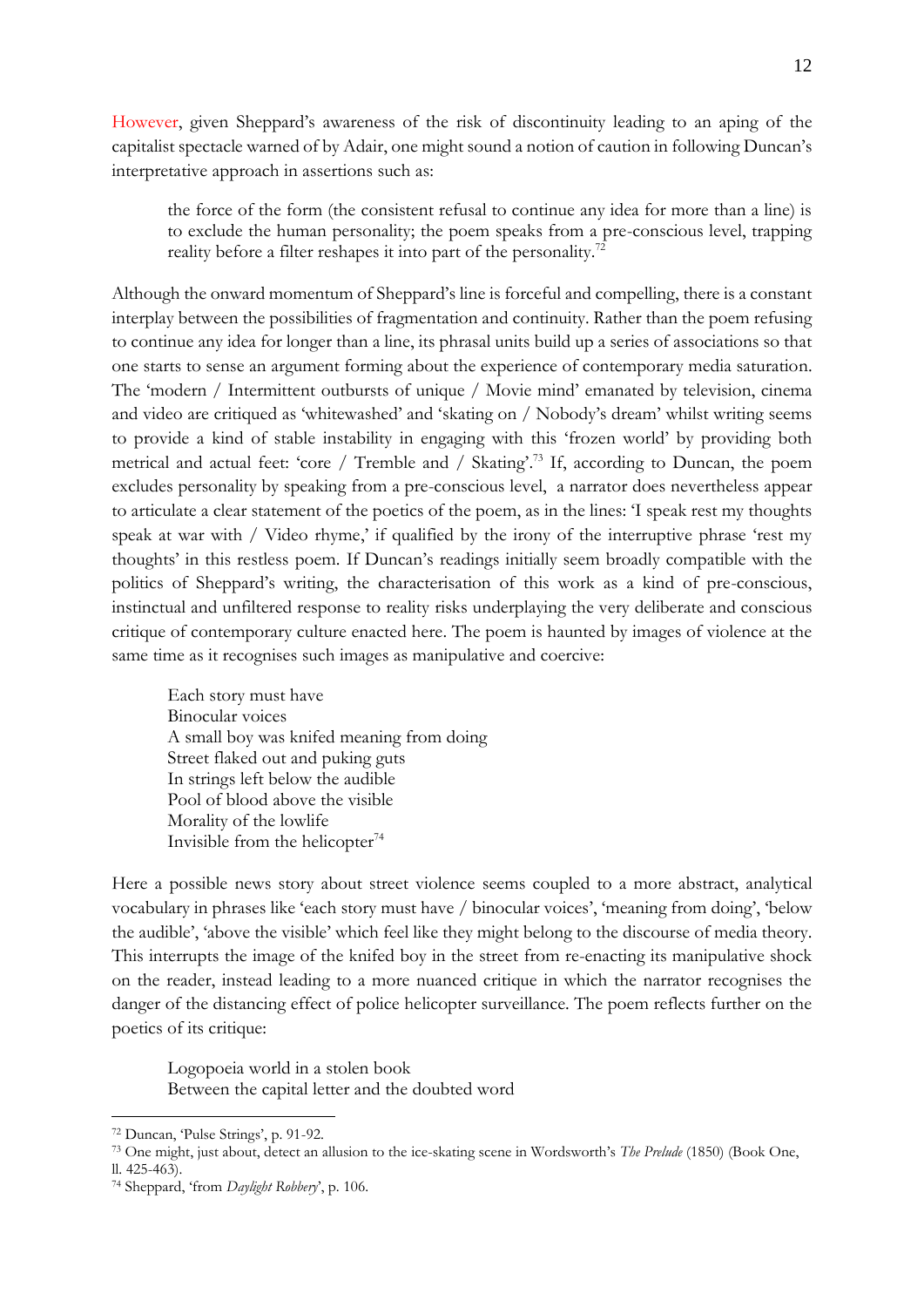Which is speech wind which Is voice image which way now<sup>75</sup>

The use of the term *logopoeia*, an ancient Greek term used most famously by Ezra Pound in his poetics to describe the effect of visual and sonic elements in poetry interacting with meaning,<sup>76</sup> is posited against a 'stolen book' and 'doubted word' and a 'capital letter', which all suggest a poetry aware that it too in turn becomes co-opted by the system that it rejects. This leads to a radical doubt with the implied questions: 'which is speech [...] which / Is voice image which way now' which tangle with the intricacies of Pound's poetics in the references to speech and image whilst also suggesting a more general existential doubt. Later the poem recognises the cost of this activity of pitting its 'wits against the shreds of chatter' and critiques its own practice: 'expressive gestures stolen from the news'. 77 .

If at odds, to a degree, with Duncan's account, Sheppard's poetry is productively read back against the poetics outlined in the afterword of *Floating Capital*. The new forms of poetic artifice and formalist techniques that seek to fragment and reconstitute text to create critical 'fresh perceptions' are those of the phrasal poetics employed in *Daylight Robbery*, an innovation as important to Linguistically Innovative Poetry as the 'new sentence' was to Language Poetry. Both Sheppard and Clarke theorised a phrasal poetics in their responses to Jean-François Lyotard's work (whose influence on the poetics of Linguistically Innovative Poetry should by now already be clear). Clarke initiated this in a paper entitled 'Listening to the Differences', <sup>78</sup> delivered to the first Sub-Voicive Colloquium in 1991. In keeping with Clarke's attitude to Modernism indicated above, at the outset of his paper he rejects the proposal of the colloquium to debate poetics under the banner of the '''tradition of *Make It New*''':

[*Make It New* is] a phrase that as it raises the spectre of Ezra Pound and grants it proprietorial rights over a 'tradition' into which we are summarily inserted excludes almost all my current concerns.<sup>79</sup>

Positing an 'alternative modernism' whose prerogative is a 'radical challenge to any attempt to ground a tradition', he finds Lyotard's book *The Differend: Phrases in Dispute*<sup>80</sup> particularly pertinent to this end:

The way in which Lyotard attempts to subvert such totalizing concepts [tradition, the 'New', genre] is by a resort to the phrase, in a sense – wider than that of the grammatical unit – that is contextually defined, but the strategic significance of which is as a linguistic

<sup>75</sup> Ibid., p. 106.

<sup>76</sup> Ezra Pound, *ABC of Reading* (London: Faber and Faber, 1973), p. 63. In his scheme, Pound defines Phanopoeia as 'throwing the object (fixed or moving) on to the visual imagination' and Melopoeia as 'inducing emotional correlations by sound and rhythm of the speech'. Thus, logopoeia in poetry is responsible for: 'inducing both of the effects by stimulating the associations (intellectual or emotional) that have remained in the receiver's consciousness in relation to the actual words or word groups employed.'

<sup>77</sup> Sheppard, 'from *Daylight Robbery*', p. 106.

<sup>78</sup> Adrian Clarke, 'Listening to the Differences' in Adrian Clarke, *Millennial Shades & Three Papers* (London: Writers Forum, 1998), unpaginated.

<sup>79</sup> Ibid., unp.

<sup>80</sup> Jean-François Lyotard, *The Differend: Phrases in Dispute*, trans. by Georges Van Den Abbeele (Minneapolis: University of Minnesota Press, 1988). Clarke quotes from p. 11 (para. 17), p. 66 (para. 102), p. xiii (para. 'Stakes') and p. 181 (paras. 260, 262-63).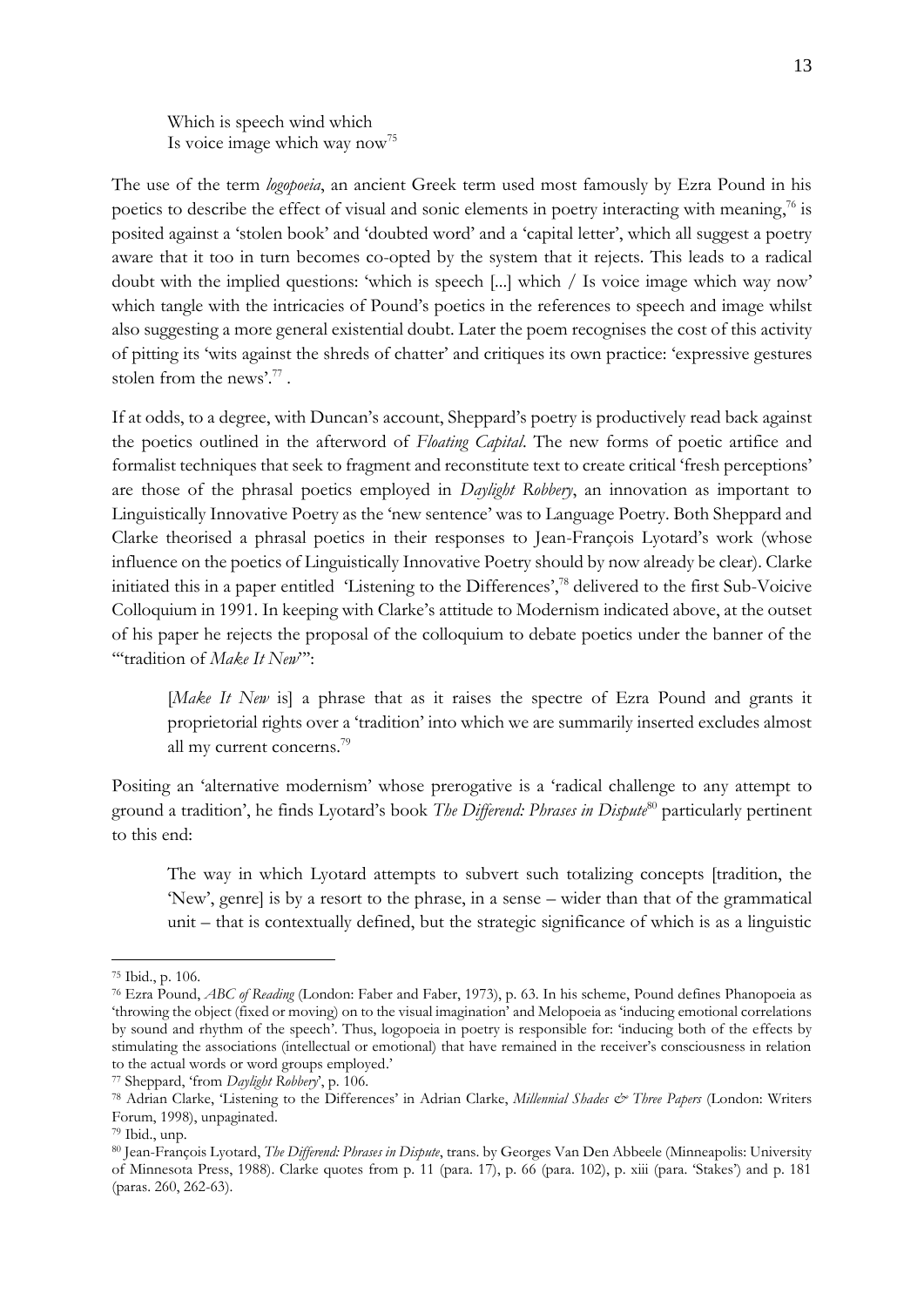instance that cuts across genres and categories as it evades closure. [...] With phrases we are set adrift from narrative and logic to struggle with what they present without hope of return to safe ground: 'for a phrase to be the last phrase, another phrase is necessary to declare this, and thus it is not the last one.' Further, 'That there not be a phrase is impossible. It is rather *And a phrase* is necessary. It is necessary to link. [...] The linkage of one phrase with another is problematic, and this problem is politics'. <sup>81</sup>

Thus Lyotard's work enables Clarke to assert a politics based on a linguistic unit, in a way comparable to Language poet Ron Silliman's account of the 'new sentence' as a device based on the recognition that 'the sentence, hypotactic and complete, was and still is an index of class in society'.<sup>82</sup> For Lyotard, 'thought, cognition, ethics, politics, history or being, depending on the case, are in play when one phrase is linked onto another.<sup>83</sup> Although Clarke acknowledges that the term *phrase* in Lyotard is actually used in a sense wider than that of the grammatical unit, his claims for its 'strategic significance' are clearly creatively enabling.

Sheppard in turn was to later revisit similar remarks from Lyotard, and Clarke's own paper, in the poetics statement 'Linking the Unlinkable' (see footnote 34). In Sheppard's account he is interested in Derrida's response to Lyotard, which reveals Derrida to be less interested in phrases than 'in the processes of essential linkage' which become an 'ethical imperative'. <sup>84</sup> In the context of Derrida's argument, the ethical imperative is connected to, as for Lyotard, the Holocaust: 'if there is today an ethical or political question and if there is somewhere a *One must* it must link up with a *one must make links with Auschwitz*'. <sup>85</sup> Sheppard seeks a broadening of this axiom in both technical and ethical terms to conceive of practice he calls 'creative linkage' – a way of talking about juxtaposition and discontinuity that offsets the 'Adornoesque negativity' that Adair and Lawson warn of in the earlier discussions in *Pages*. <sup>86</sup> Sheppard acknowledges that his own approach is allied to Clarke's poetics, and adds that 'linguistically innovative writers momently create new "rules" for linkage, for what suits the particular "case": the disparate materials in need of procedural linkage'.<sup>87</sup> That the underlying motivation of this approach is to 'link the unlinkable'<sup>88</sup> provides a key into the central aspect of Sheppard's writing which is perhaps not overtly declared in these statements of

<sup>83</sup> Lyotard, *The Differend*, pp. xii-xiii.

<sup>81</sup> Clarke, 'Listening to the Differences', unp.

<sup>82</sup> Ron Silliman, *The New Sentence* (New York: Roof, 1987), p. 79. For Silliman, the new sentence is a formal intervention which proposes that a sentence has 'become equivalent to a line' (p. 90). He describes the formal properties of the new sentence in the following terms:

<sup>1)</sup> The paragraph [rather than the stanza] organizes the sentences;

<sup>2)</sup> The paragraph is a unit of quantity, not logic or argument;

<sup>3)</sup> Sentence length [rather than the line] is a unit of measure;

<sup>4)</sup> Sentence structure is altered for torque, or increased polysemy/ambiguity;

<sup>5)</sup> Syllogistic movement is (a) limited (b) controlled;

<sup>6)</sup> Primary syllogistic movement is toward the paragraph as a whole, or the total work;

<sup>7)</sup> Secondary syllogistic movement is toward the paragraph as a whole, or the total work;

<sup>8)</sup> The limiting of syllogistic movement keeps the reader's attention at or very close to the level of language, the sentence level or below. (p. 91)

<sup>84</sup> Robert Sheppard, 'Linking the Unlinkable: an answer to the question "why do you do what you do?"' in Robert Sheppard, *Far Language: Poetics and Linguistically Innovative Poetry 1978-1997* (Exeter: Stride Publications, 1999), pp. 54- 55 (p. 54).

<sup>85</sup> Ibid., p. 54.

<sup>86</sup> Ibid., p.55, pp. 54-55.

<sup>87</sup> Ibid., p. 55.

<sup>88</sup> Ibid., p. 55.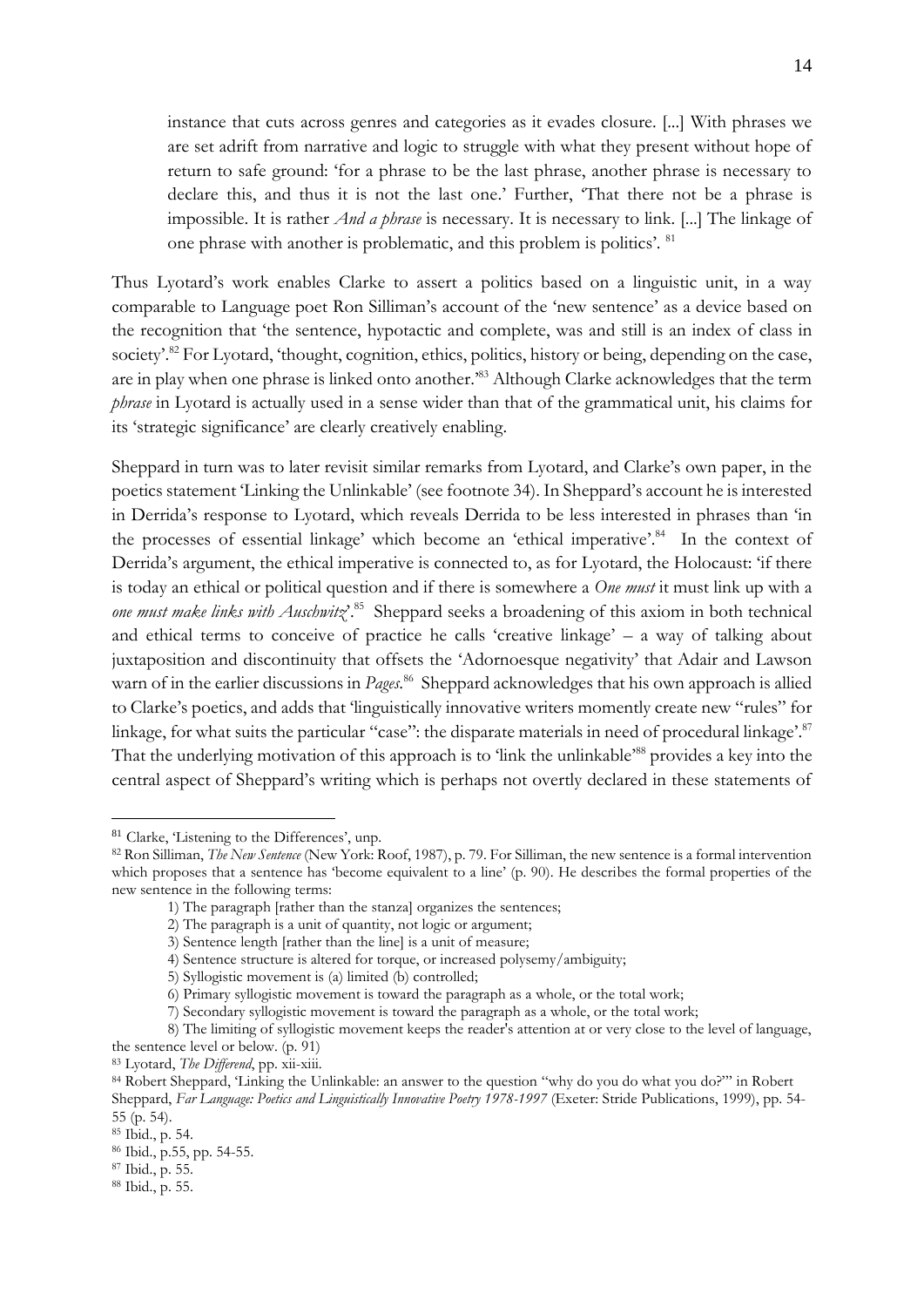poetics (except perhaps implicitly in the interest in Lyotard and Derrida's discussionof writing after the Holocaust), that is, his engagement with history and historical documents in particular.

It is perhaps surprising that the politically engaged poetics of Linguistically Innovative Poetry and Language Poetry should not overtly discuss the role of history.. However, one of Sheppard's most significant early poems 'Mesopotamia' – the final section of which is excerpted in *Floating Capital* – provides a model for innovative poetic practice which makes use of discontinuity in harness with creative linkage whilst adopting the sentence and prose paragraph in a way akin to Language Poetry, rather than the phrasal poetics illustrated above. Its originality, however, also lies in its engagement with historical documents – in this case a series of photographs which Sheppard describes in the note to the poem's later publication in *The Flashlight Sonata* (1993):

the titles derive from notes on the verso of contact prints and, in one case, an army Christmas card sent from Hugh Lopus Alway to his sister, my great aunt, Gina, during the First World War.<sup>89</sup>

In the section included in *Floating Capital*, the discontinuities that occur are also part of how the poem ethically attempts to link to the unlinkable narratives of colonial history:

## Budhists Temple

A figure was leaning against the wall, owl eyes of the death-sport flickering at her fists, affording a view of the jumping scene. Did you suspect, stiffening in your pose, how might that blur of moving flesh have appeared on your face? Buffalo Bill stabbed by seductress, the death on London pavements. I turn the handle and the cards begin to flick, recapturing the Garden of Eden, the flies, mosquitoes and the heat. $90$ 

These evocative sentences function quite differently to the 'new sentence', generating a kind of ghostly narrativity, despite the discontinuities. In contrast to a poem like *Daylight Robbery*, which is readable as a response to a contemporary experience of society and culture, 'Mesopotamia' appears to derive meaning from the absent context of the historical images that were used in its production. In making links with the unlinkable, we are offered images of moments and events lost in time and space – ancient frescoes, Buffalo Bill, London pavements and a metonymical garden of Eden, full of insects and heat. We are also introduced here to a device that Sheppard developed later in *Empty Diaries* (1998) – the use of female narrators 'each one of whom "knows" she is narrated by a man<sup>'91</sup> in the sentence 'You step behind my eyes and enter the tunnel of her gaze'.<sup>92</sup> This section also contains a phrase which became the title of a 'strand' ('History of Sensation') in the complex architectural network of Sheppard's major work *Complete Twentieth Century Blues* (2008): 'no, that was somebody trying to locate the morning – my chest covered with flies – a history of sensation on the streets'.<sup>93</sup> This powerful conjunction of embodied experience with the narrative of history is emblematic of the overall thematic trajectory of Sheppard's work over the next twenty years.

<sup>89</sup> Robert Sheppard, *The Flashlight Sonata* (Exeter: Stride, 1993), p. 51.

<sup>90</sup> Robert Sheppard, 'from "Mesopotamia"', in Clarke and Sheppard, *Floating Capital*, p. 102.

<sup>91</sup> Robert Sheppard, *Empty Diaries* (Exeter: Stride, 1998), back cover note.

<sup>92</sup> Sheppard, 'from "Mesopotamia"', p. 102.

<sup>93</sup> Ibid., p. 102.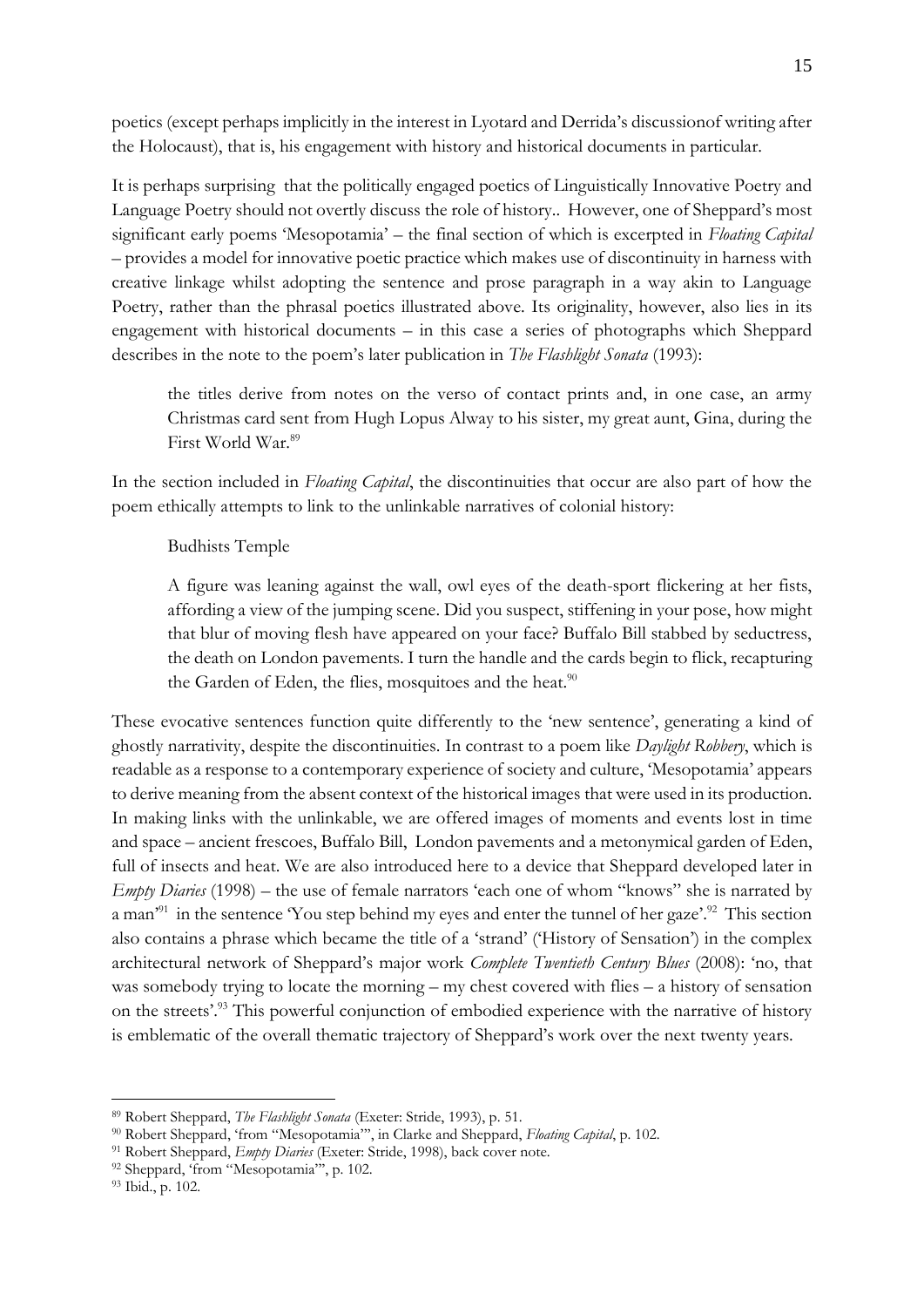Sheppard's convening of spaces to develop a collective discourse of poetics, alongside his creative practice, was decisive in developing the poetics of Linguistically Innovative Poetry. The poetry discussed here represents an inventive and challenging alternative to the official verse culture of the 80s and 90s, and a sustained political critique of the Thatcher era, rooted in a shared set of practices emphasising the power of language in condensed, yet fragmentary, forms to defamiliarise perceptions and inaugurate new visions of reality, whilst, in Sheppard's case in particular, engaging with what I have called elsewhere, the nightmare intersection of history, ethics and desire. The legacy of Linguistically Innovative Poetry is considerable, with many of the writers associated with it continuing to be active as its critical reception has developed. As Linguistically Innovative Poetry has matured and broadened out from its origins, the overarching term 'linguistically innovative' has been shortened to simply 'innovative', although it has been revived recently in the subtitle of the anthology *Out of Everywhere 2: Linguistically Innovative Poetry by Women in North America and the UK*, itself a sequel to an anthology edited by Maggie O'Sullivan in 1996.<sup>94</sup> To the extent that this body of work now has an academic journal devoted to it in the form of the *Journal of British and Irish Innovative Poetry*, co-founded by Sheppard and myself in 2009, it may now also face a new challenge to resist academic institutionalisation. Sheppard's ongoing work as poet, critic, editor, educator and blogger – and his continued commitment to a collectively unfolding poetics – nevertheless continues to offer challenges to conservative modes of poetic production and reception by drawing on this complex history of radical poetic practice.

8512 words

1

## WORKS CITED

Andrews, B. 'Transatlantic', in *Floating Capital: New Poets from London*, ed. by Adrian Clarke and Robert Sheppard (Elmwood Connecticut: Potes and Poets Press Inc, 1991), pp. i-v.

Clarke, A. and Sheppard, R., 'Afterword', in *Floating Capital: New Poets from London, ed. by Adrian Clarke and Robert Sheppard* (Elmwood Connecticut: Potes and Poets Press Inc, 1991), pp. 121-125.

Clarke, A., 'Listening to the Differences', in Adrian Clarke, *Millennial Shades & Three Papers*  (London: Writers Forum, 1998)Duncan, A., "'Pulse strings out beat of intermittent presence': Robert Sheppard, *Daylight Robbery* (Stride, 1990); *Floating Capital: New Poets from London*; edited by Adrian Clarke and Robert Sheppard (Potes & Poets Press, 1991)', in *fragmente*, 4 (Autumn/Winter 1991), 91-97.

Lyotard, J-F., *The Differend: Phrases in Dispute*, trans. by Georges Van Den Abbeele (Minneapolis: University of Minnesota Press, 1988)

Pound, E., *ABC of Reading* (London: Faber and Faber, 1973)Sheppard, R., 'Prescript', *Pages*, 1-8 (July 1987), 1-2.

<sup>&</sup>lt;sup>94</sup> Out of Everywhere: Linguistically Innovative Poetry by Women in North America & the UK (London: Reality Street Editions, 1996).